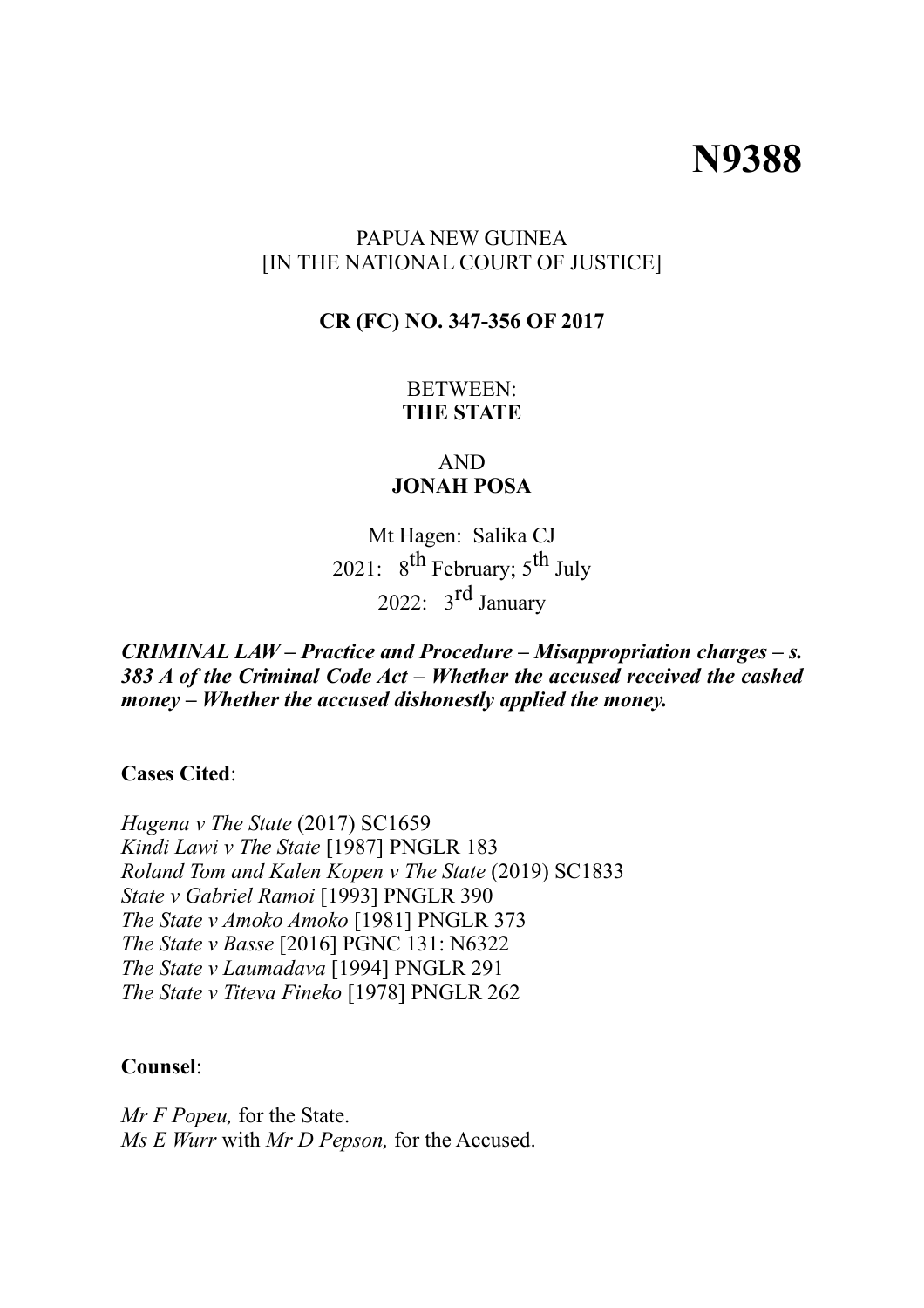# **3rd January,2022**

1. **SALIKA CJ: INTRODUCTION:** The Accused in this matter is charged with 39 counts of dishonestly applying to his own use a total of K1,317,015.16, the property of the Western Highlands Provincial Government (WHPG), between 2013 and 2014. The charge is brought under s. 383 A (1) (a) of the *Criminal Code Act (CCA).*

2. He denied all the 39 counts and a trial ensued.

# **Allegations on Arraignment**

3.1 The Accused Jonah Posah was employed as the Acting Provincial Accountant with the Western Highlands Provincial Government (WHPG) here in Mt Hagen from 2013 to 2014. In 2014, a new Provincial Treasurer, a Mr Timothy Rupula was appointed.

3.2 Mr Rupula upon taking office in June 2014 conducted a quality check of the Western Highlands Provincial Government Operating Accounts namely the Western Highlands Provincial Government Operating Account No. 1000321067, the Western Highlands Government Grant Account No. 10001684852 and the Western Highlands Provincial Treasury Account No. 100874179 and noted that certain cheques showing in the Bank Statements were not showing in their Cheque Reconciliation Listings and Cash Book in the Treasury Office. Mr Rupula wrote to the Provincial Administrator (PA) Mr Joseph Neng of his investigation results. The PA wrote to the Department of Finance to do an audit of the accounts of the WHPG.

3.3 The National Finance Department carried out an investigation into these matters and it discovered that PGAS Cheques from the Western Highlands Provincial Treasury were being unlawfully printed outside of the normal cheque printing process and the cheques were being cashed.

3.4 Further investigations were carried out by the Police concerning the allegations and the accused was arrested and charged together with a number of other suspects employed in the WHPG Treasury Office.

3.5 It is alleged with respect to the Accused that whilst being the Acting Provincial Accountant, he was the immediate supervisor to all the other staff in the Treasury Office in the absence of a Provincial Treasurer.

3.6 By virtue of his position, he gained access to the Blank Cheques being kept in the Cheque Printing Office within the Treasury Office and with the assistance of 3 other female officers, lodged requisitions and FF3's and FF4's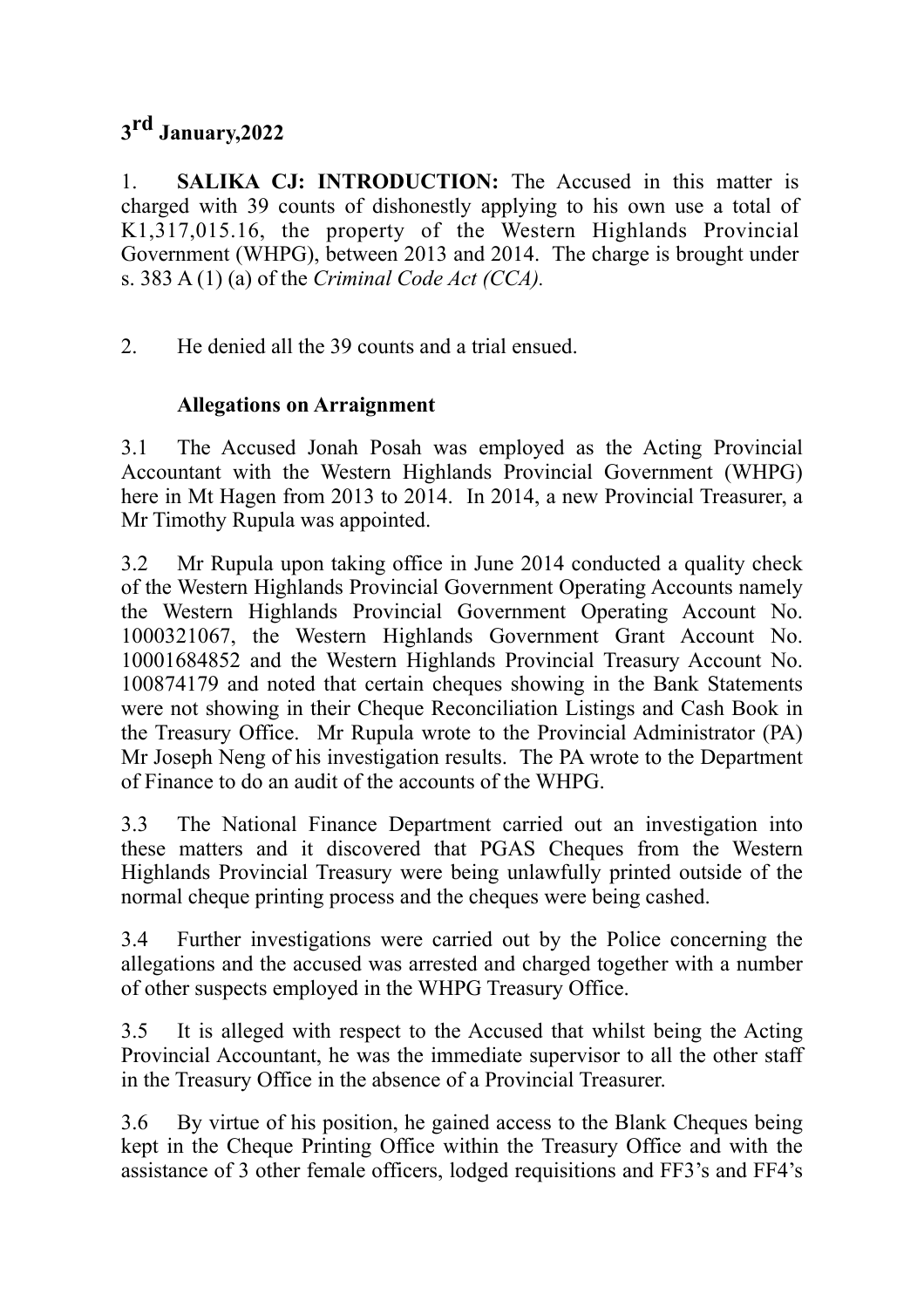and wrote out cheques in their own names and names of few other unsuspecting employees of the Treasury Office on the blank PGAS cheques and had the cheques paid out in Cash Advances in their own names and in the names of those other employees.

3.7 The Accused was a signatory to all 3 main Provincial Government Operating Accounts together with the 2 other female officers at the Treasury namely; Wilma Pole and Linah Mark, and all three were actively involved in, first of all, raising false FF3's and FF4's and then at the end of the process, had the cheques printed in their own names and in the names of some of the unsuspecting employees in the Treasury Office. All the confirmation letters for the payment of cash on the various cheques were signed off by the Accused and Wilma Pole would sign as the Counter Signing Officer. These cheques were then taken to the BSP Bank in Mt Hagen and cashed out on all occasions on the same day of presentation of the cheques.

3.8 Where it was required for the payees signature on the cheque, it is alleged that whoever of them took the cheques to the BSP Branch in Mt Hagen, that person would forge the signatures of those payees and the cheques would be encashed.

3.9 This was the *modus operandi* of the Accused and his accomplices who in the end paid themselves monies to the value of K1,317,015.16. It was such a simple scheme the Accused and others designed to commit the offences and it was working well.

3.10 It is alleged that the Accused by doing this between the  $1<sup>st</sup>$  of March 2013 and August 2014, raised for himself, 11 cheques to the value of K419,000.00 and dishonestly applied the money to his own use.

3.11 It is also alleged that the Accused after raising cheques in the name of 5 other unsuspecting employees, had their cheques cashed at the BSP Bank in Mt Hagen and he received the cash and applied the money to his own use and purposes also.

3.12 The total amount of monies he received in this scheme is a further K410,459.16, bringing the total monies he directly received and benefited to the tune of K829,459.16.

3.13 It is further alleged that the 3 female officers received a total of K487,556.00 from cashing of 16 PGAS cheques. It is alleged that they cashed and applied the money to their own use.

3.14 It is also the State's allegation that because he aided the 3 female officers in raising their cheques and cashing them, the Accused by virtue of Section 7 of the *Criminal Code Act,* is considered and deemed to have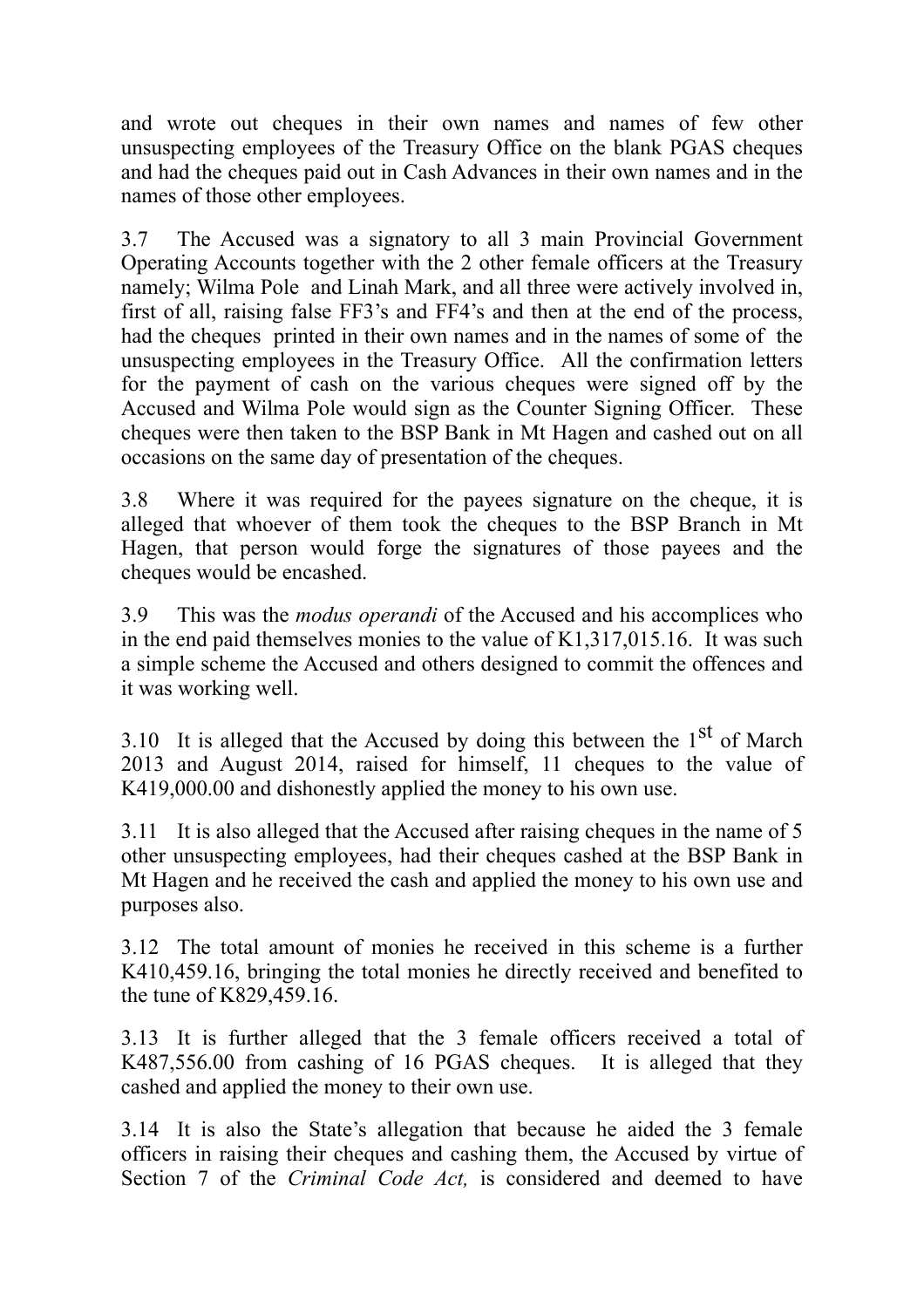dishonestly applied the money totaling K487,556.00 to the use of his 3 colleagues. He therefore is responsible for the actions of the three female officers and the three female officers are similarly responsible for his actions.

3.15 It is the State's allegation therefore that the Accused Jonah Posa by his actions dishonestly applied K829,459.16, money belonging to the Western Highlands Provincial Government to his own use and he dishonestly applied K487,556.00 to the use of other persons as named in the indictment.

3.16 The total monies alleged to have been dishonestly applied to his own use and to the use of other persons is K1,317,015.16. However, that total amount is decreased as a result of 3 charges being dismissed on the no case submission.

4. Firstly, I put on record that this case was never pre-trialed by the resident Judges and visiting Judges alike until it came on for trial. I indicated to counsel that it was too late for that now and the matter went to trial without a pretrial. The advantages of pre-trial are that the allegations are properly identified and the defenses, made known and the issues crystalized. This makes the Trial Judge's work more focused on the issues and makes the work of the State Prosecutor and the Defense Counsel more focused on their respective cases, in terms of what witnesses to call and more focused crossexamination of the witnesses. In doing this, time is gainfully utilized and costs minimized.

5. That said, this case was trialed in a long-winded way and to me the most concerning things in this case are how fragile the country's procurement process is, and secondly, how very serious fraud cases are assigned to fairly junior officers to investigate. This was one such case.

## **ISSUES**

- 6. The issues for the Court to determine are:
	- (i) Whether the Accused was involved in any manner in the raising of the requisition forms, the Finance Form 3 and Finance Form 4  $(FF3's$  and  $FF4's$ );
	- (ii) Whether the accused followed the procurement process under the Public Finance Management Act (PF(M)A);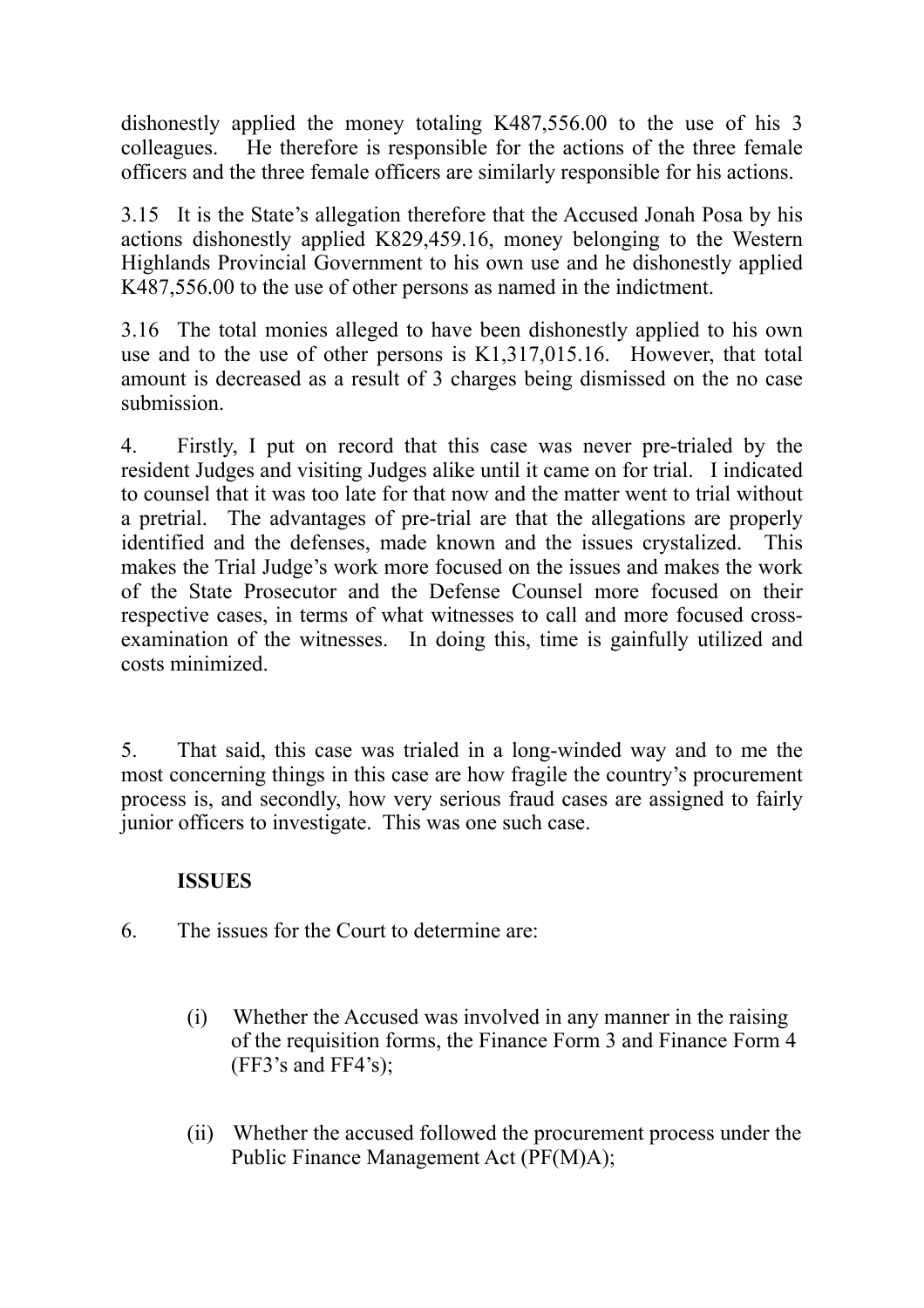- (iii) Whether the accused received any of the cash proceeds from the 33 PGAS cheques cashed.
- (iv) Whether the cash money was used for the purposes requested and applied for by the accused.
- (v) If he did, whether the accused dishonestly applied the cash money for his own use or to the use of others.

#### **ELEMENTS OF CHARGES OF MISAPPROPRIATION**

7. Section 383 A (1) (a) of the *Criminal Code Act* provides:

## *383A. MISAPPROPRIATION OF PROPERTY.*

*[\[122\]\(](http://www.paclii.org/pg/legis/consol_act/cca1974115/%22%20%5Cl%20%22fn122)1) A person who dishonestly applies to his own use or to the use of another person–*

*(a) property belonging to another; or*

*(b) …*

*is guilty of the crime of misappropriation of property.*

- 8. The following are elements of the charge:
	- a) The accused.
	- b) On a date;
	- c) At a place;
	- d) Dishonestly apply to his own use, or use of another;
	- e) Property belonging to another.

9. The State has the burden of proof to prove each and every element of the charge beyond reasonable doubt. To do that, the State must adduce credible evidence from witnesses who saw and heard first-hand what happened. The State may also adduce circumstantial evidence to prove its case.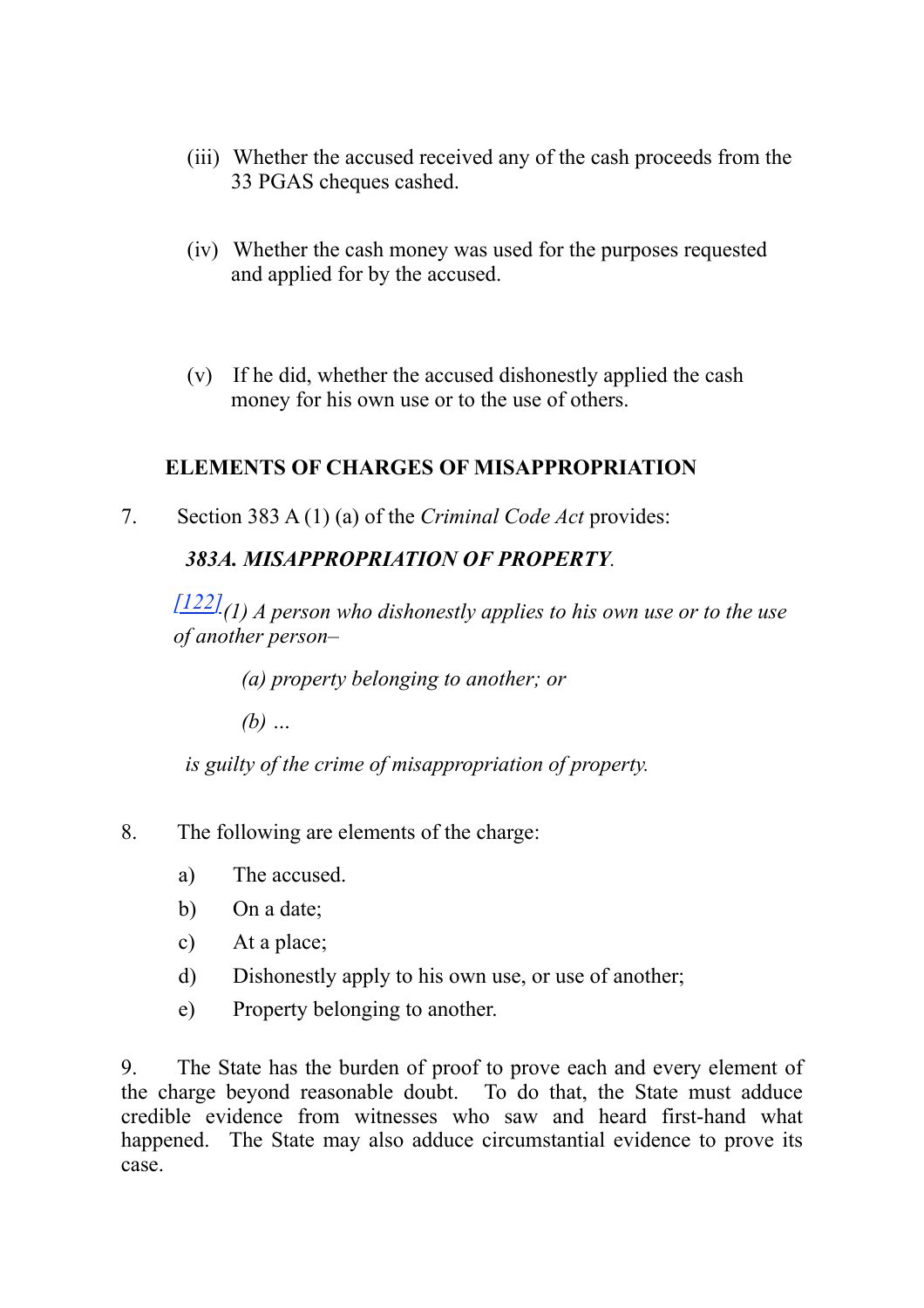#### **Explanation of Charges**

10. Jonah Posa is charged with 39 counts of misappropriation of K1,317,015.16. Counts 1 to 4 and 6 to 11 are payments allegedly made out in the name of Jonah Posa and are monies allegedly applied by him for his own use. Counts 12 to 22 relate to Provincial Government Accounts System (PGAS) cheque payments made in the name of other officers in the Provincial Treasury Office and to an entity but the monies in the cheques were used by the Accused Jonah Posa for his own use. Counts 23 and 25 to 34 and 36 to 38 relate to PGAS cheque payments raised in the names of three female officers and allegedly allowed to be used for the benefit of those three female officers by the Accused, their Supervisor.

#### **Facts not Disputed**

11.1 Jonah Posah was at the material times (between December 2013 and August 2014) the Acting Provincial Accountant with the Western Highlands Provincial Treasury in Mt Hagen.

11.2 On occasions in the absence of the Provincial Treasurer, he was the overall immediate supervisor to all the staff/officers at the Provincial Treasury Office and that included all those officers who had the PGAS Cheques raised in their names in that period in question.

11.3 He was a signatory to all 3 WHP Government Operating Accounts held at BSP Mt Hagen namely:

- a) The WHP Government Operating Account # 1000321067,
- b) The WHP Government Operating Account # 1001684852, and
- c) The WHP Treasury Operating Account # 100874179.

11.4 Two other female officers namely Wilma Pole and Linah Mark were counter signatories to these same accounts and in those capacities, they raised PGAS Cheques as Advances in their own names and in the names of other Provincial Treasury Officers and had them cashed at the BSP Mt Hagen Branch.

11.5 Of all the cheques cashed, in this case, Jonah Posa signed as signing officer and Wilma Pole signed as counter signing officer in most of the cheques whilst Linah Mark signed only 4 of the cheques.

11.6 In all, Letters of Authority or Confirmation produced to the bank in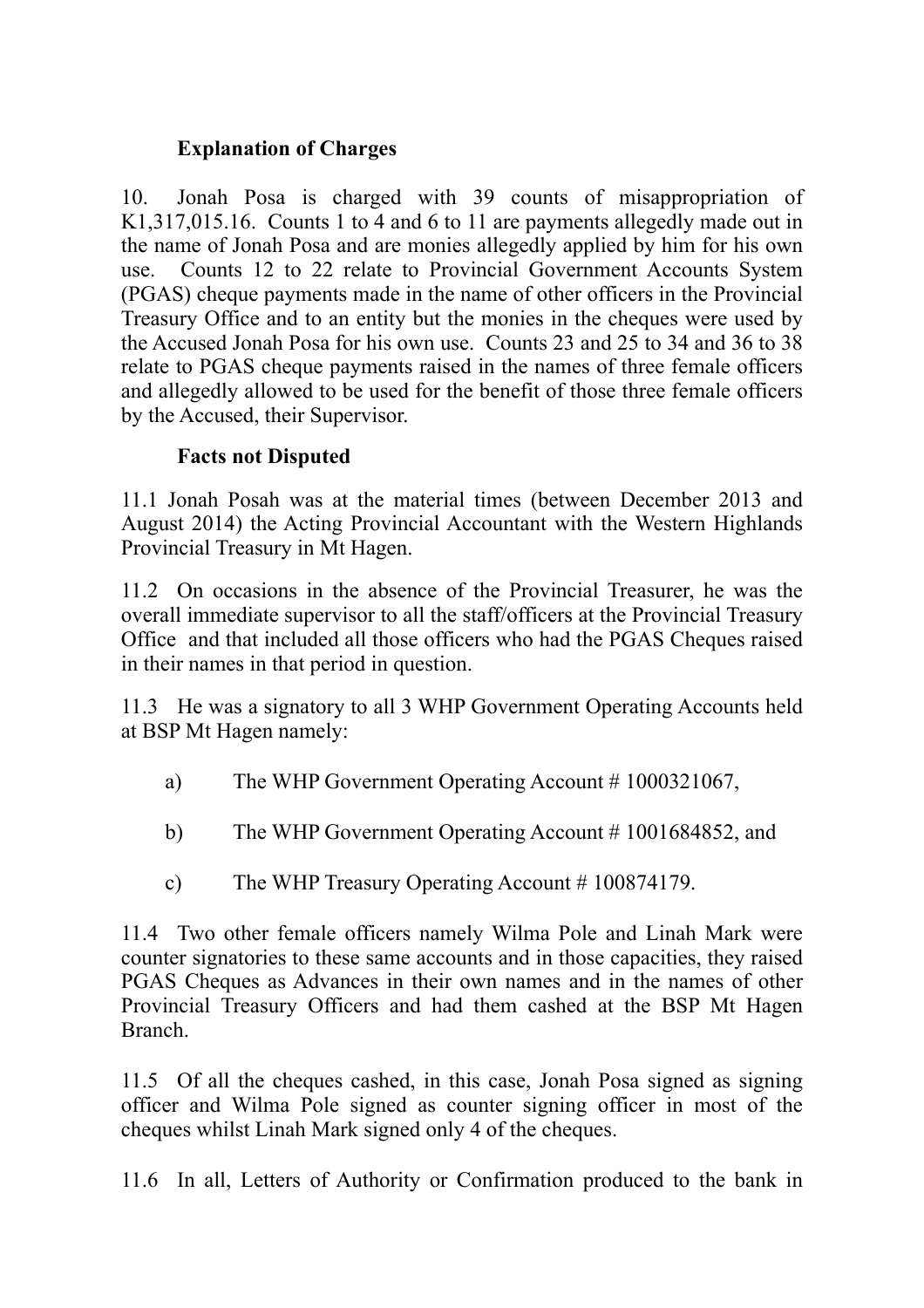respect of the cheques, Jonah Posah signed on all of them with Wilma Pole and only on two of these letters, Linah Mark signed in place of Wilma Pole.

11.7 Except for K10,000 being for the purchase of bank cheque application in the name of Jonah Posa and K7,750 in the names of Linah Mark and Wilma Pole respectively for the same purpose that were deposited into their respective accounts, all the other 33 remaining cheques were cashed at the counter at BSP Mt Hagen on the same day of presentation of the cheques with letters of authorization.

# **Facts in Dispute**

12.1 The Accused was not involved in the cashing of the 33 PGAS cheques at BSP Mt Hagen Branch directly or indirectly.

12.2 That the cashed proceeds of those 33 PGAS cheques were lawfully and genuinely applied for their intended purposes.

12.3 That he did not dishonestly apply the proceeds of the cheques totaling K1,109,015.16 to his own use and, or to the use of other persons.

# **Evidence**

13. The State's first witness was Tom Tiki. He is the First Assistant Secretary, Department of Finance Internal Audits and Compliance Section. A request was made by the Western Highlands Provincial Government to the Department of Finance to conduct an audit investigation into the accounting anomalies found in reconciliation of the books of accounts of the Western Highlands Provincial Government. The witness was part of the investigation team to Mt Hagen and he compiled an audit report which was tendered into evidence with no objection from the defense counsel.

14. The Audit Report relevantly, among other things, contains the following:

- a) Executive Summary;
- b) Objectives;
- c) Scope;
- d) Audit Findings; and
- e) Recommendations.

15. The audit report says that most, if not all cheques were printed and made payable to individual Provincial Treasury Officers, namely the accused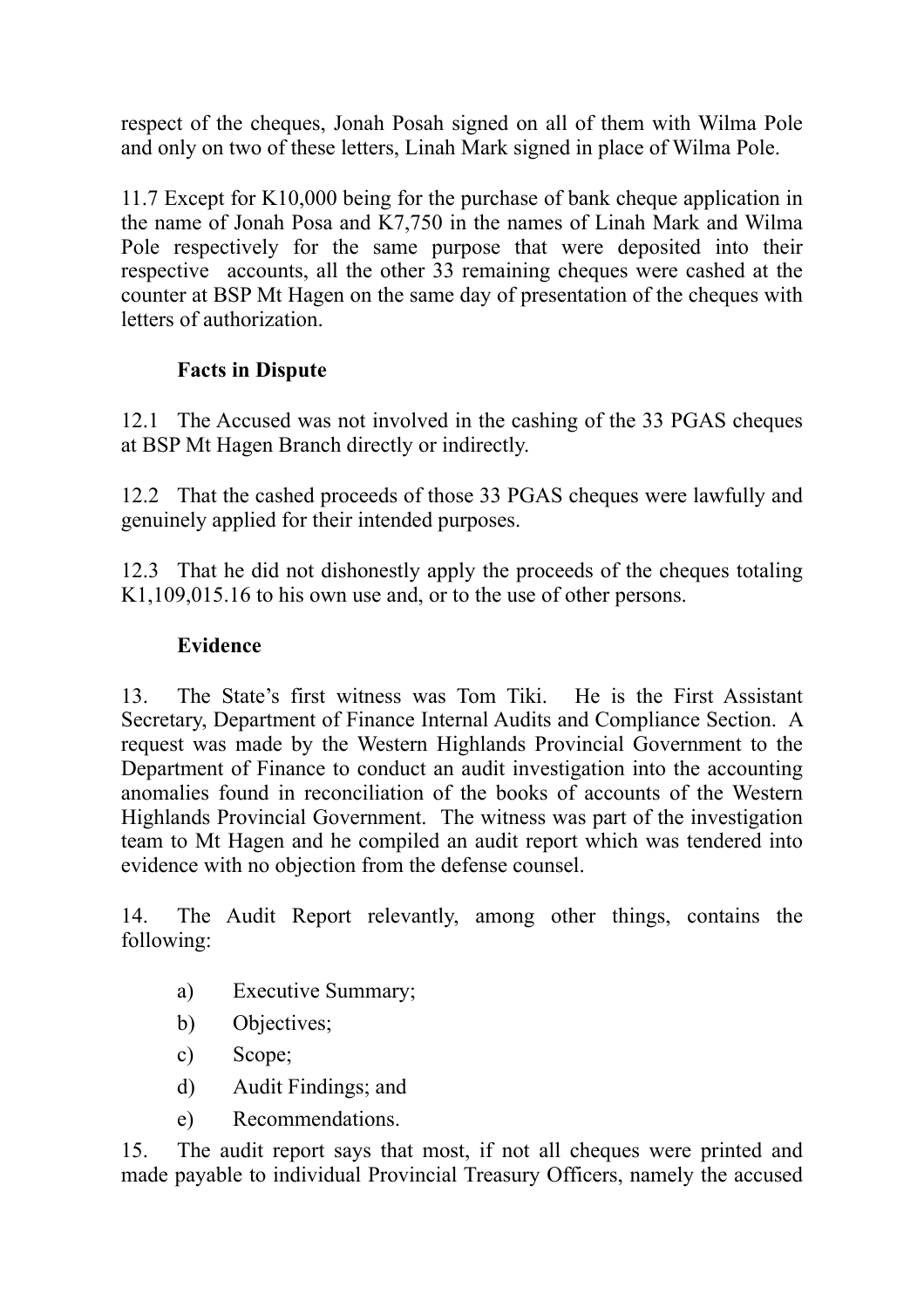Jonah Posa, Wilma Pole, Linah Mark, Priscilla Nasa, Suka Wagame, Maria Agil, Joe Pawa and Peter Pombone for various amounts which now form the basis for the various cheques. Mr Tiki's oral evidence supports the audit report he authored.

16. The audit report also highlighted and is critical of the fact that the normal procurement procedure would have been for the finance forms 3 and 4 (FF3's and FF4's) also referred to as payment vouchers are to be prepared and submitted by the authorized requisition officer(s) for cheques to be drawn out in favour of the suppliers of goods and services. In this case, some FF3's and FF4's were submitted purposely for District Treasury rollout programs for cash advances for the supply of white and brown goods. The cash advances requested were to be paid out to the Provincial Treasury Officers namely, Jonah Posa, Wilma Pole, Linah Mark, Priscilla Nasa, Suka Wagame, Maria Agil, Joe Pawa and Peter Pombone. All the claims submitted for payment were all under K50,000.00, which was in the financial threshold authority of the Deputy Branch Manager of BSP, Mt Hagen Branch. Again, Mr Tiki's oral evidence supports the audit report.

17. The audit report further highlighted that the PGAS cheques were printed in the Provincial Treasury Office in the name of those officers and presented to the Bank for cash payments. A "PLEASE PAY CASH" rubber stamp designed for that purpose was imprinted on the face of each of the cheques to authorize payment by cash and would be signed off on all those cheques by Jonah Posa, the Provincial Treasurer, and the accused in this matter. The cheque would be taken to the BSP Mt Hagen Branch and presented with a letter by either the payee of the cheque or Jonah Posa to the Bank Tellers to be cashed. The cash was paid out to whoever was present at the bank counter who presented the cheque to the teller for payment. Once the cash was paid out, the transaction was never recorded on the cash register book kept at the Provincial Treasury Office. From that time on, there was no record of whether the payee used the cash money to purchase those white and brown goods from the suppliers to furnish the District Treasury Office and the accommodation. That with respect appeared on the evidence to be the scheme from December 2013 through to August 2014, a period of 9 months. Mr Tiki supported his written audit report with his oral testimony.

18. The next witness Joseph Neng was the Acting Provincial Administrator at the material time. He is no longer in office. From what I gather from him he did not know whether he was the S32 officer, for the purpose of the PF(M)A, whether he was a signatory to the relevant Provincial Government Bank Accounts and whether he signed any of the cheques in question. In the end, he agreed he was the S32 Officer under the PF(M)A and that he was a signatory to the relevant Provincial Government Accounts involved in this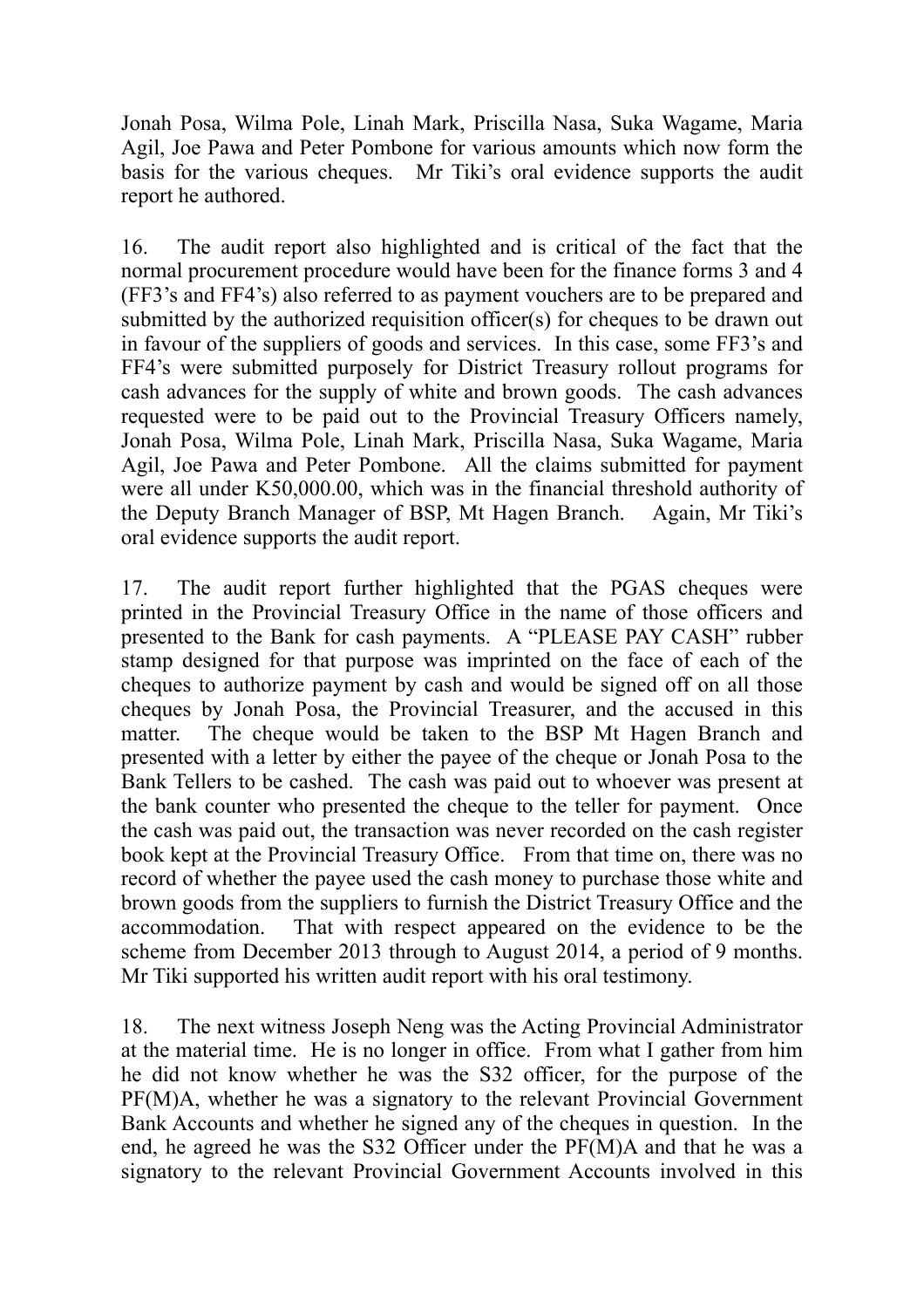case.

19. With respect, this witness only became involved in requesting the Department of Finance to do the audit inspection of the Provincial Government bodies of accounts. His involvement in the alleged fraud was after the event and with respect the casual attention this witness gave to what was happening right under his very watch is alarming. For instance, the very officers allegedly involved in the scheme are still employed in the Provincial Treasury Office.

20. Mr Neng was shown an FF3 and FF4 requisition forms wherein he saw his signature on the form and agreed he signed the FF3 form approving the requisition for K40,000.00 as cash advance for white goods for the District Treasury Rollout Program in the name of Jonah Posa, the accused. That documentation related to only Count 11 on the indictment and that was the only FF 3 he signed and approved.

21. The next witness was Timothy Rupula, the current Provincial Treasurer (PT) or Provincial Finance Manager (PFM). He became the PFM in 2013 and discovered the anomalies and the gross abuse of the procurement process by the Provincial Treasury Officers including the Acting Provincial Accountant, Jonah Posa. His evidence was that cash advances should not be given to individual finance officers, but if there were cash advances to the officers, those officers must do the acquittals before another cash advance is requested and a cheque is raised.

22. This witness said he alerted the PA of what he discovered and asked him to write to the Finance Secretary, Dr Ken Ngangan, to commission an audit of the WHPG accounts. His evidence was that a Provincial Capacity Building Program was carried out by him to assist provincial officers to do proper monthly reconciliations and using that program, he discovered the WHPGAS cheques were showing in the bank statements but not in the Provincial Treasury Records. On checking with the BSP in Mt Hagen, he discovered that while the bank balance was showing that monies were being paid out, the cash book records at the Treasury Office did not balance out and was not reflecting the payouts being done at the bank.

23. On closer examination, the physical cheques presented for payments at the BSP in Mt Hagen did not match the records held at the Treasury Office. This meant that the cheques were not raised within the system and that no proper processes were followed to raise those cheques presented at the bank. In other words, the proper procurement process was not followed to have the cheques processed.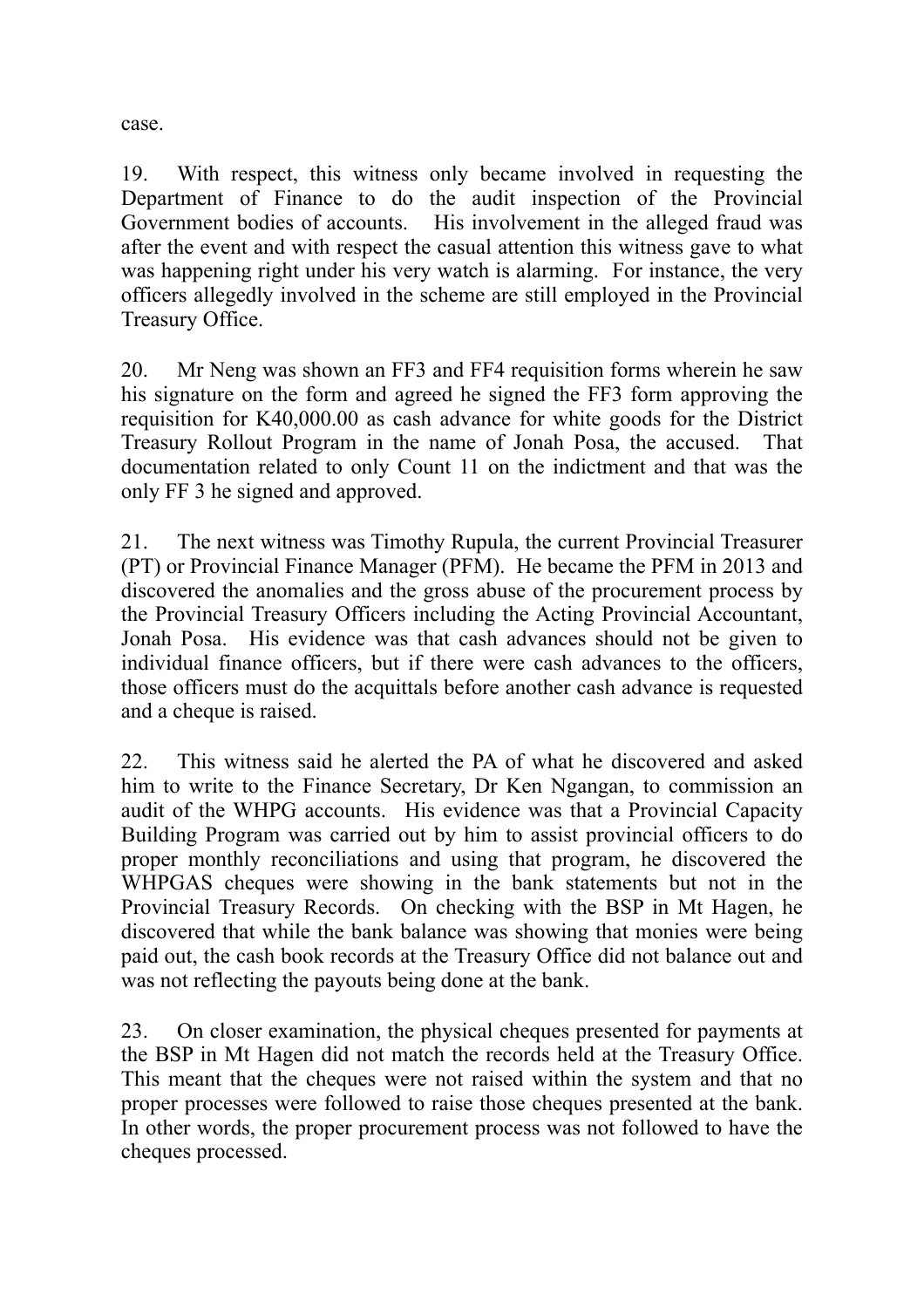24. It was put to Mr Rupula in cross examination that records were kept and the acquittals were made by the Accused but those records were deliberately hidden or kept away from the audit team. Mr Rupula denied this suggestion. It was also suggested to him that he had a personal interest in the matter and did not give the documents to the audit team. He denied these suggestions too. It was put to him that he was lying about cash advances paid out as he was himself a recipient of such cash advance to which he said he acquitted his cash advance.

25. He was questioned about the Provincial Finance Advisor approving the FF3 and FF4 requisitions for cash advance to suggest that what the accused and others were doing was an accepted practice. Mr Rupula said while the PA signed as the S32 officer, he (Mr Rupula) was required to sign the FF3 and FF4 as the financial delegate and in this case, he did not. He said he did not sign on the FF3 and FF4 forms therefore the requisitions were invalid.

26. The next witness, Maria Argil, is an employee of Western Highlands Provincial Treasury Office, working as a Revenue Registry Clerk, and in 2013 and 2014, she was the Cash Office Clerk and her role was to collect revenue for the Provincial Government. Her other critical evidence was that she never filled an FF3 and FF4 requisition for cash advances for herself or anyone. She denied seeing and receiving any cheque raised in her name and denied receiving any money advances from that cheque.

27. The next witness was Philip Kunjil, an employee of the Western Highlands Provincial Treasury Office, as an examiner. His duty there was to examine all claims that came through the process before cheques were issued. His evidence was that a cheque in the sum of K35,000 was raised in his name which he was not aware of. He also said the requisition for that cheque payment was never examined by him. Someone else benefited with the K35,000.00 cheque that was raised in his name. The witnesse's evidence was in relation to Count 39 of the charges.

28. The next witness was Elizabeth Pym, who is the Certifying Officer with the Western Highlands Treasury Office at the material time. Part of her duty was to maintain accurate financial records of the Provincial Treasury Office; maintain a register of all Advances and Acquittals and ensure all claims coming into the Treasury Office Accounts were registered. Her job was to examine all claims to ensure they were approved by S32 officers and Financial Delegates and ensured all supporting documents were attached to the claims.

29. The witness was shown Exhibit G, which is an FF4 concerning cheque voucher 138570 for K40,000.00 in the name of Jonah Posa relating to Count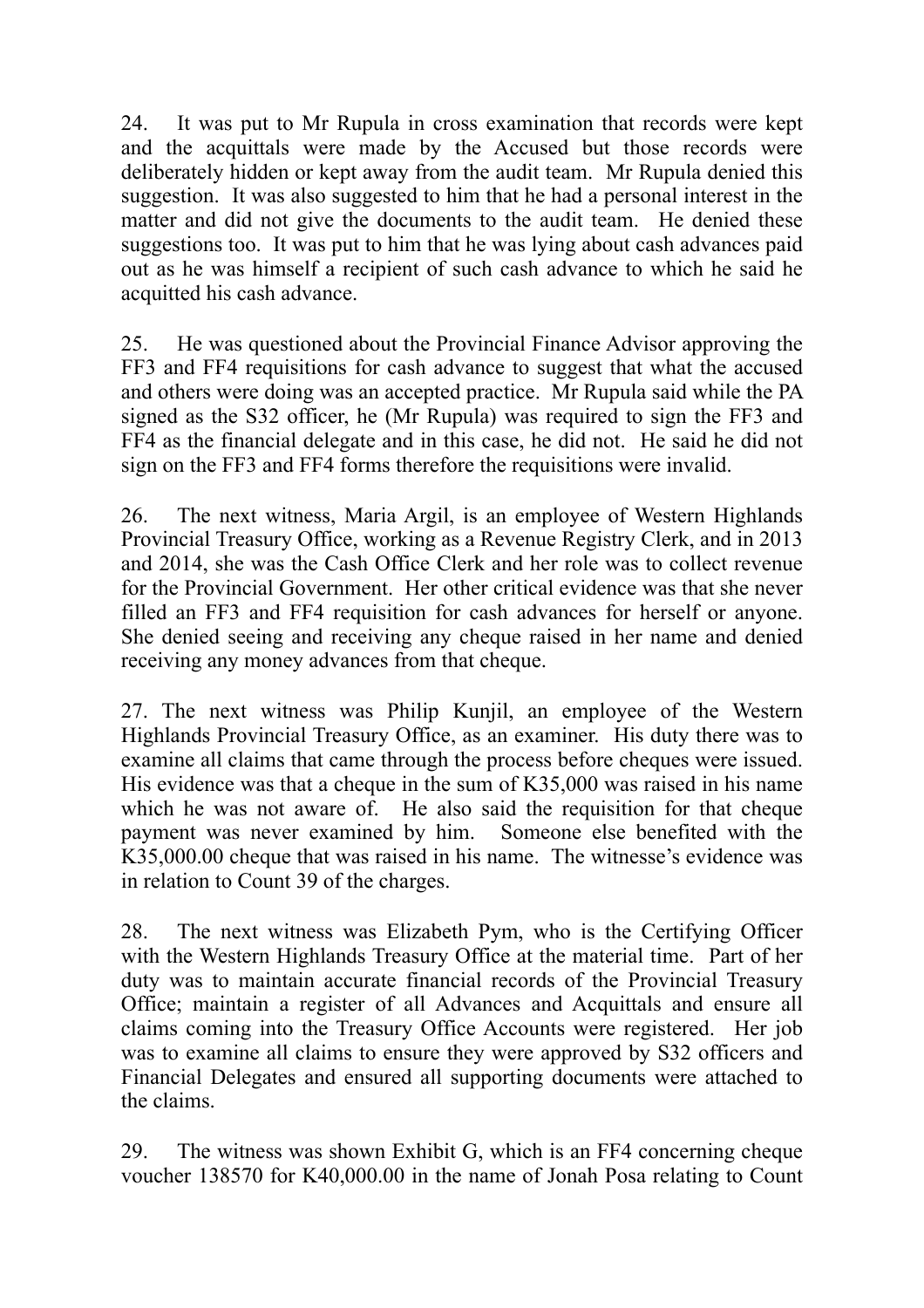11. She was shown the FF4 and said she was supposed to sign as the certifying officer on it but Linah Mark signed instead. She said if she is not available, Jonah Posa would sign but in this case Linah Mark signed. She said she never benefited from any of the cash advances in this case.

30. Peter Pembono was the next witness. He worked as a cleaner at the Provincial Treasury Office at the material time. A cheque numbered 9753 in his name for K23,105.16 was shown to him and agreed the cheque was in his name, but said he never put in a requisition for cash advance and never got the money. He was not aware that such a claim had been raised in his name and that a cheque for the said amount had been raised in his name. He never benefited from this cheque. The cheque was tendered into evidence and is Exhibit I in relation to Count 21.

31. The next witness for the State was Vincent Minagu, an investigator with the Bank South Pacific. He was attached to the Highlands Regional Investigation Unit at the time of the investigation in this matter. His evidence is that he responded to search warrants served by the Police on the BSP Mt Hagen Branch. He said by virtue of the search warrants issued, the Bank was required to produce copies of the PGAS cheques, payment vouchers and other related supporting documents relating to this case including FF3's and FF4's. He complied with the search warrants and located the relevant cheque copies, confirmation letters and payment vouchers and handed them over to the Police Investigator, Detective Constable Joyce Pinia, of the Fraud and Anti-Corruption Division of the Constabulary.

32. Bank documents tendered into evidence through this witness by the State without objection are now exhibits before the Court. There were instances where the confirmation letters signed by the accused did not accompany cheque copies. The following bank documents tendered through this witness were:

| 1. Indemnity Receipt dated 27.10.16<br>relating to WHP Govt Grant AC<br>No. 1001684852 | Exhibit J |
|----------------------------------------------------------------------------------------|-----------|
| Bank Statement of WHPG Grant   Exhibit K<br>AC 1001684852                              |           |
| 3. Let for Prov Treasurer requesting<br>change of Signatories to above AC<br>(pges)    | Exhibit L |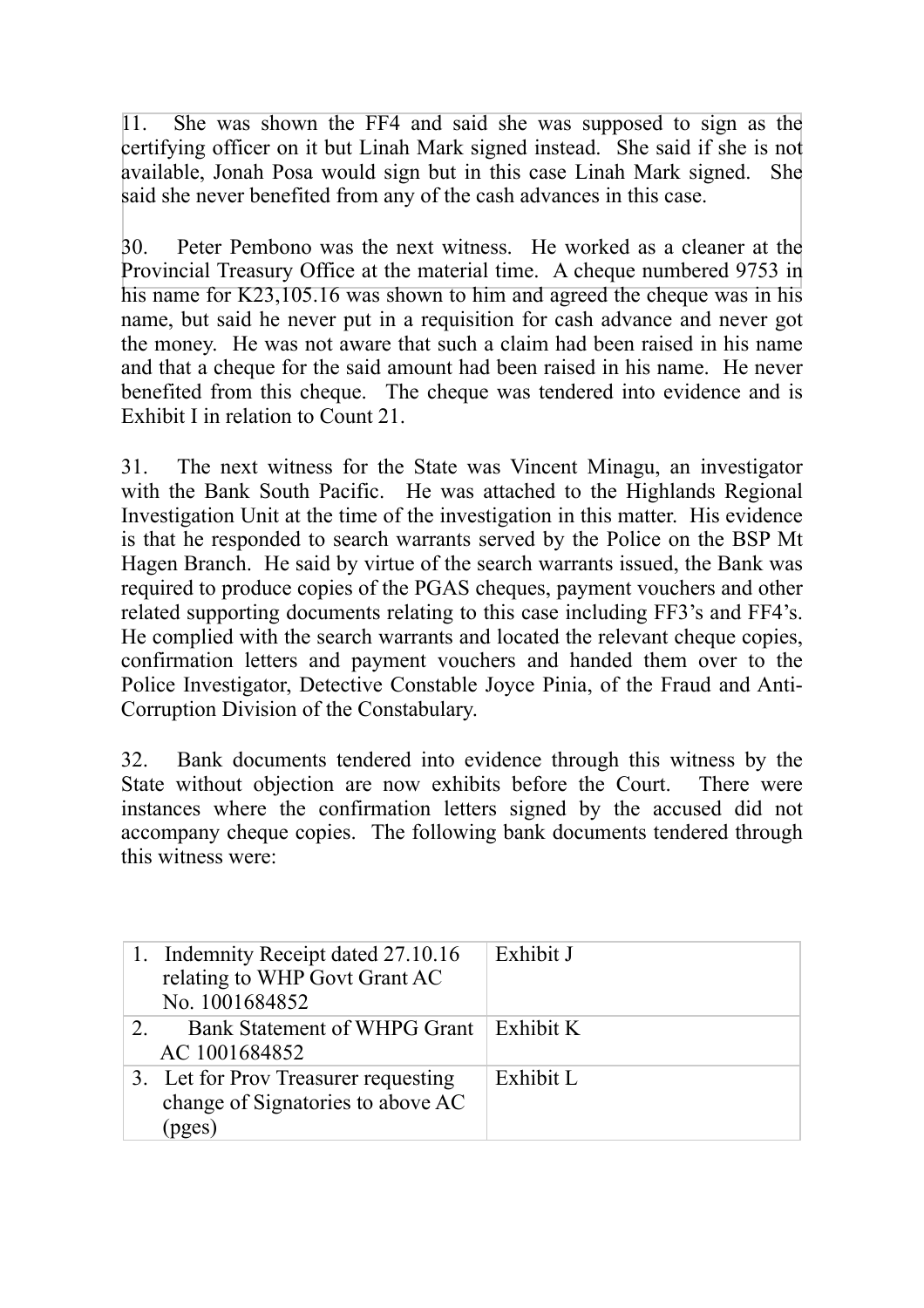| 4. Copy of Purchase of Bank Chq      | Exhibit M (subject of Count 38,   |
|--------------------------------------|-----------------------------------|
| Application showing 3 names Linah    | Count 33 and Count 10             |
| Mark K7,750, Wilma Pole K7,750       | respectively).                    |
| and Jonah Posa K10,000.              |                                   |
| 5. Chq No. 9759 (9550) in name of    | Exhibit N (Subject of Count 29)   |
| Wilma Pole for K40,000 dated         |                                   |
| 31.12.13.                            |                                   |
| 6. Chq No. 9757 (9548) dated         | Exhibit O (Subject of Count 2)    |
| 31.12.13 for K49,500.00 in name of   |                                   |
| Jonah Posa                           |                                   |
| 7. Chq No. 9753 (9750) dated         | Exhibit P (Subject of Count 1)    |
| 20.12.13 in name of Jonah Posa for   |                                   |
| K40,000.00.                          |                                   |
| 8. Chq No. 9755 (9752) dated         | Exhibit Q (Subject of Count 13)   |
| 20.12.13 in name of Suka Wagame      |                                   |
| for K30,000.00.                      |                                   |
| 9. Chq No. 9551 (9760) dated         | Exhibit R (Subject of Count 12)   |
| 31.12.13 in name of Suka Wagame      |                                   |
| for K38,500.00                       |                                   |
| 10. Chq No. 9772 dated 31.12.13 in   | Exhibit S (Subject of Count 23)   |
| name of Priscilla Nasa for           |                                   |
| K15,000.00.                          |                                   |
| 11. Chq No. 9803 dated 26.05.14 in   | Exhibit T                         |
| name of Jonah Posa for               | Cheque not subject of any charge. |
| K40,000.00.                          |                                   |
| 12. Chq No. 9552 (9761) in name of   | Exhibit U (Subject of Count 16)   |
| Maria Argil for K37,554.89.          |                                   |
| 13. Chq No. 9754 dated 31.12.13 in   | Exhibit V (Subject of Count 22)   |
| name of Air Niugini for              |                                   |
| K40,000.00.                          |                                   |
| 14. Statement for 2013 for WHPG      | Exhibit W                         |
| Treasury Operating AC                |                                   |
| 1000874179 plus Indemnity            |                                   |
| Receipt.                             |                                   |
| 15. Bank Statement as above for 2014 | Exhibit X                         |
| 16. Chq No. 17435 dated 26.5.13 in   | Exhibit Y (Subject of Count 32)   |
| name of Wilma Pole for               |                                   |
| K30,000.00.                          |                                   |
| 17. Indemnity receipt dated 27.10.16 | Exhibit Z                         |
| re WHPG Operating AC N               |                                   |
| 10000321067                          |                                   |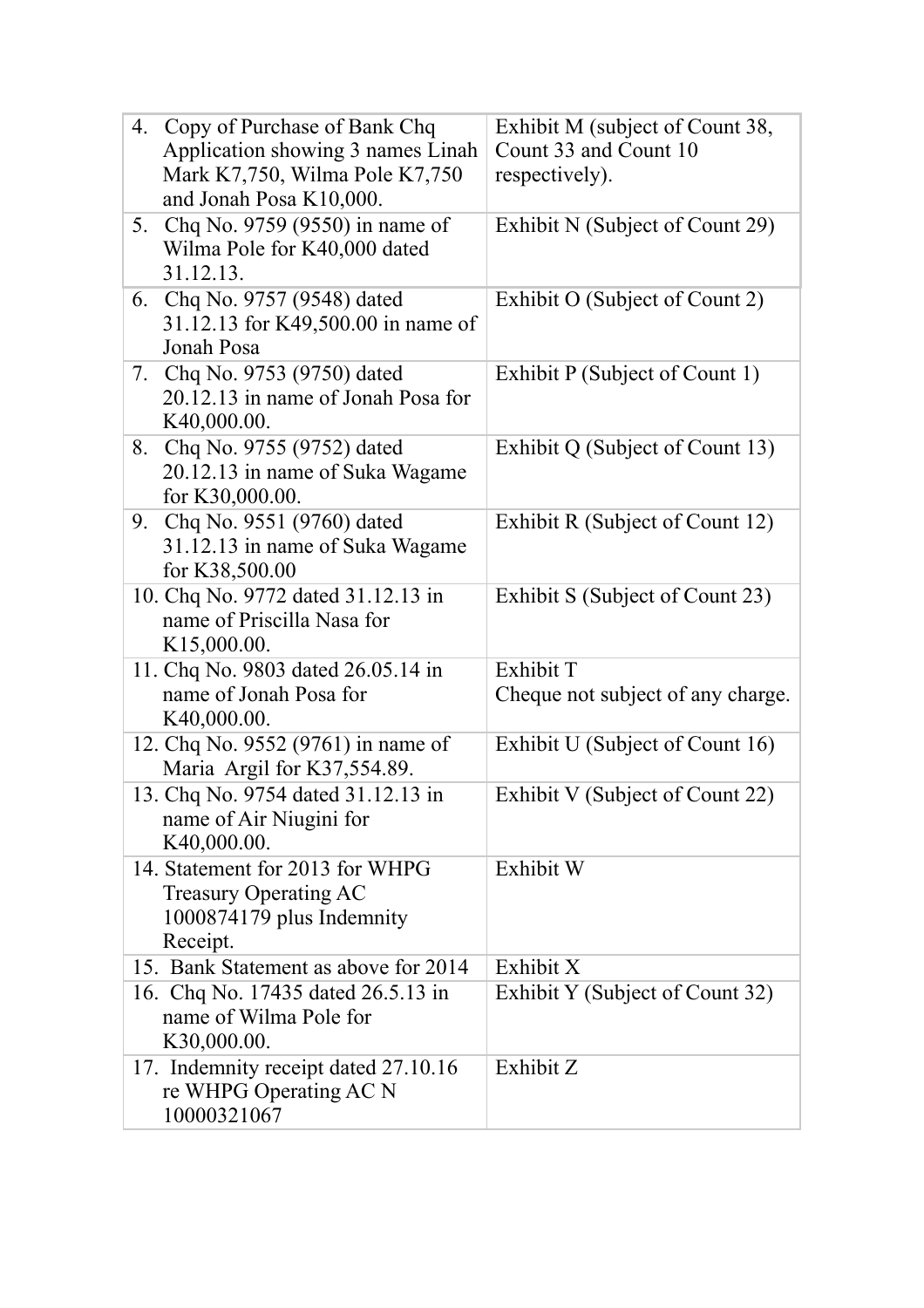| 18. Bank Statement of AC for WHPG<br>Operating AC for Jan 2013 to Dec<br>2013 and Jan 2014 – Aug 2014. | Exhibit AA                        |
|--------------------------------------------------------------------------------------------------------|-----------------------------------|
| 19. Chq No. 138224 dated 12.2.14 in<br>name of Wilma Pole or<br>K30,000.00.                            | Exhibit BB (Subject of Count 30)  |
| 20. Chq No. 138240 (138217) dated                                                                      | Exhibit CC (Subject of Count 31)  |
| 23.12.13 in name of Wilma Pole for<br>K39,306.00                                                       |                                   |
| 21. Chq No. 139009 dated 31.7.14 in                                                                    | <b>Exhibit DD</b>                 |
| name of Wilma Pole for<br>K40,000.00.                                                                  | Cheque not subject of any charge. |
| 22. Chq No. 138226 (138025) dated<br>6.2.14 in name of Suka Wagame for<br>K35,000.00.                  | Exhibit EE (Subject of Count 14)  |
| 23. Chq No. 138220 (1382390) dated<br>21.02.14 in name of Priscilla Nasa<br>for K32,500.00.            | Exhibit FF (Subject of Count 25)  |
| 24. Chq No. 138368 (138366) dated<br>29.4.14 in name of Priscilla Nasa<br>for K30,000.00.              | Exhibit GG (Subject of Count 27)  |
| 25. Chq No. 138284 dated 11.4.14 in<br>name of Priscilla Nasa for<br>K34,000.00.                       | Exhibit HH (Subject of Count 26)  |
| 26. Chq No 13804 and 138225 dated                                                                      | Exhibit II (Subject of Count 24)  |
| 6.2.14 in name of Priscilla Nasa for                                                                   | Dismissed at No Case              |
| K30,000.00.                                                                                            | Submission stage)                 |
| 27. Chq No 138571 dated 26.5.14 in<br>name of Priscilla Nasa for<br>K25,000.00.                        | Exhibit JJ (Subject of Count 28)  |
| 28. Chq No. 138027 dated 21.2.14 in<br>name of Maria Argil for<br>K40,000.00.                          | Exhibit KK (Subject of Count 18)  |
| 29. Chq No 138223 dated 6.2.14 in<br>name of Maria Argil for<br>K40,000.00.                            | Exhibit LL (Subject of Count 17)  |
| 30. Chq No. 138366 or 137481 in                                                                        | <b>Exhibit MM</b>                 |
| name of Maria Argil for<br>K30,000.00.                                                                 | Cheque not subject of any charge. |
| 31. Chq No. 139102 dated 6.8.18 in                                                                     | <b>Exhibit NN</b>                 |
| name of Maria Argil for<br>K42,000.00.                                                                 | Cheque not subject of any charge. |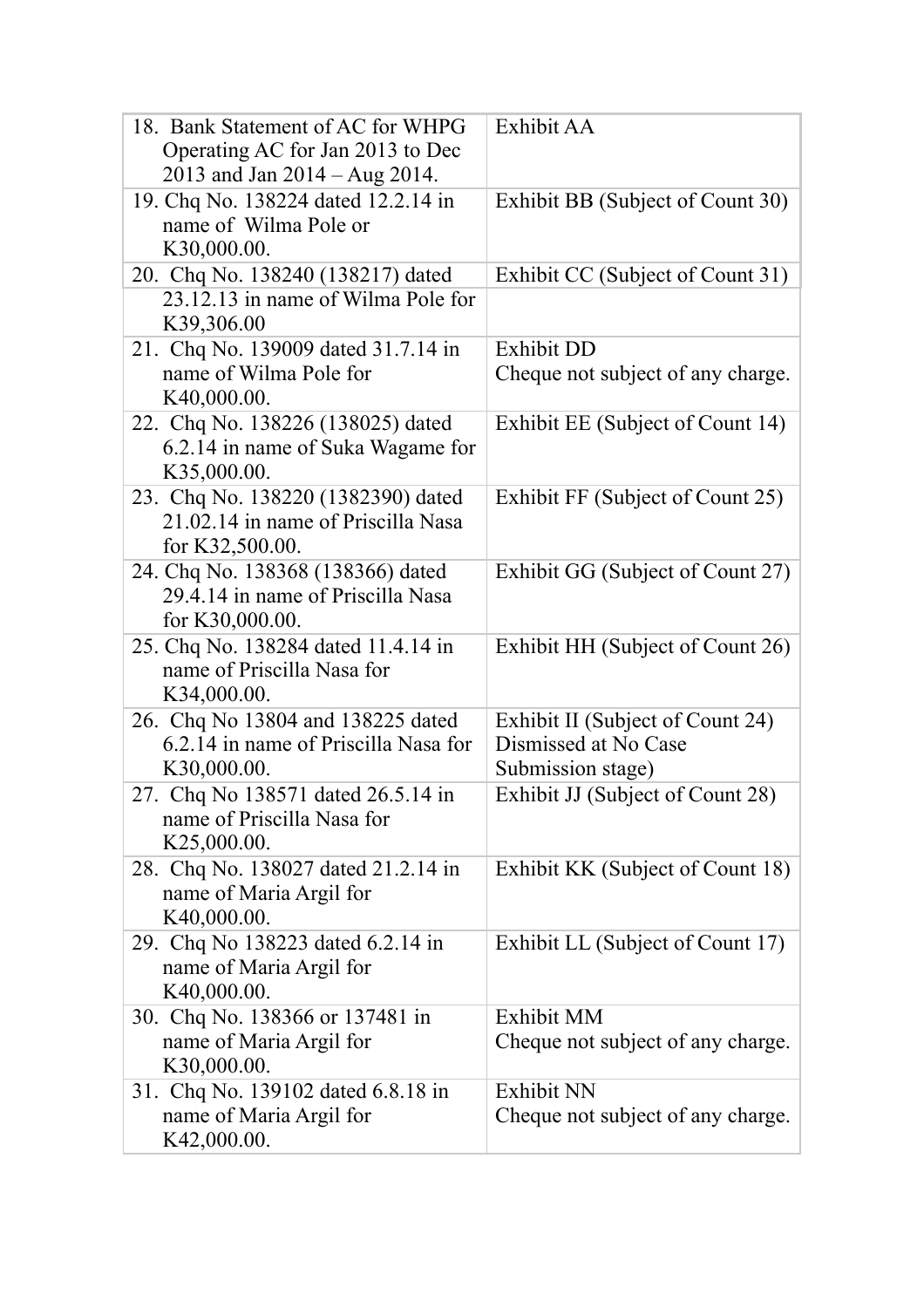| 32. Chq No. 138224 or 138023 dated<br>6.1.14 in name of Jonah Posa for<br>K45,000.00.  | Exhibit OO (Subject of Count 3)                             |
|----------------------------------------------------------------------------------------|-------------------------------------------------------------|
| 33. Chq No. 139008 dated 31.7.14 in<br>name of Jonah Posa for<br>K40,000.00.           | <b>Exhibit PP</b><br>Cheque not subject t of any<br>charge. |
| 34. Chq No. 138570 dated 26.5.14 in                                                    | Exhibit QQ (Subject of Count 11)                            |
| name of Jonah Posa for<br>K40,000.00.                                                  |                                                             |
| 35 Chq No. 138263 or 138367 dated<br>29.4.14 in name of Jonah Posa for<br>K40,000.00.  | Exhibit RR (Subject of Count 9)                             |
| 36. Chq No. 138291 or 138238 dated<br>21.2.14 in name of Jonah Posa for<br>K48,500.00. | Exhibit SS (Subject of Count 4)                             |
| 37. Chq No. 138285 dated 2.414 in<br>name of Jonah Posa for<br>K25,000.00.             | Exhibit TT (Subject of Count 7)                             |
| 38. Chq No. 138274 dated 6.1.14 in<br>name of Jonah Posa for<br>K45,000.00.            | Exhibit UU (Subject of Count 6)                             |
| 39. Chq No. 138283 dated 11.4.14 in<br>name of Jonah Posa for<br>K36,000.00.           | Exhibit VV (Subject of Count 8)                             |
| 40. Chq No. 138572 dated 26.5.18 in<br>name of Wilma Pole for<br>K35,000.00.           | Exhibit WW (Subject of Count<br>34)                         |
| 41. Chq No. 136764 dated 23.6.14 in<br>name of Wilma Pole for<br>K40,000.00.           | Exhibit XX<br>Cheque not subject of any charge.             |
| 42. Chq No. 138218 dated 21.2.14 in<br>name of Linah Mark for<br>K42,700.00.           | Exhibit YY (Subject of Count 37)                            |
| 43. Chq No. 139105 dated 6.8.14 in<br>name of Linah Mark for<br>K35,000.00.            | Exhibit ZZ<br>Cheque not subject of any charge.             |
| 44. Chq No. 138026 or 138227 dated<br>6.2.14 in name of Linah Mark for<br>K40,000.00.  | Exhibit AAA (Subject of Count<br>36)                        |
| 45. Chq No. 138286 dated 10.4.14 in<br>name of Joe Pawa for K18,000.00.                | Exhibit BBB (Subject of Count<br>15)                        |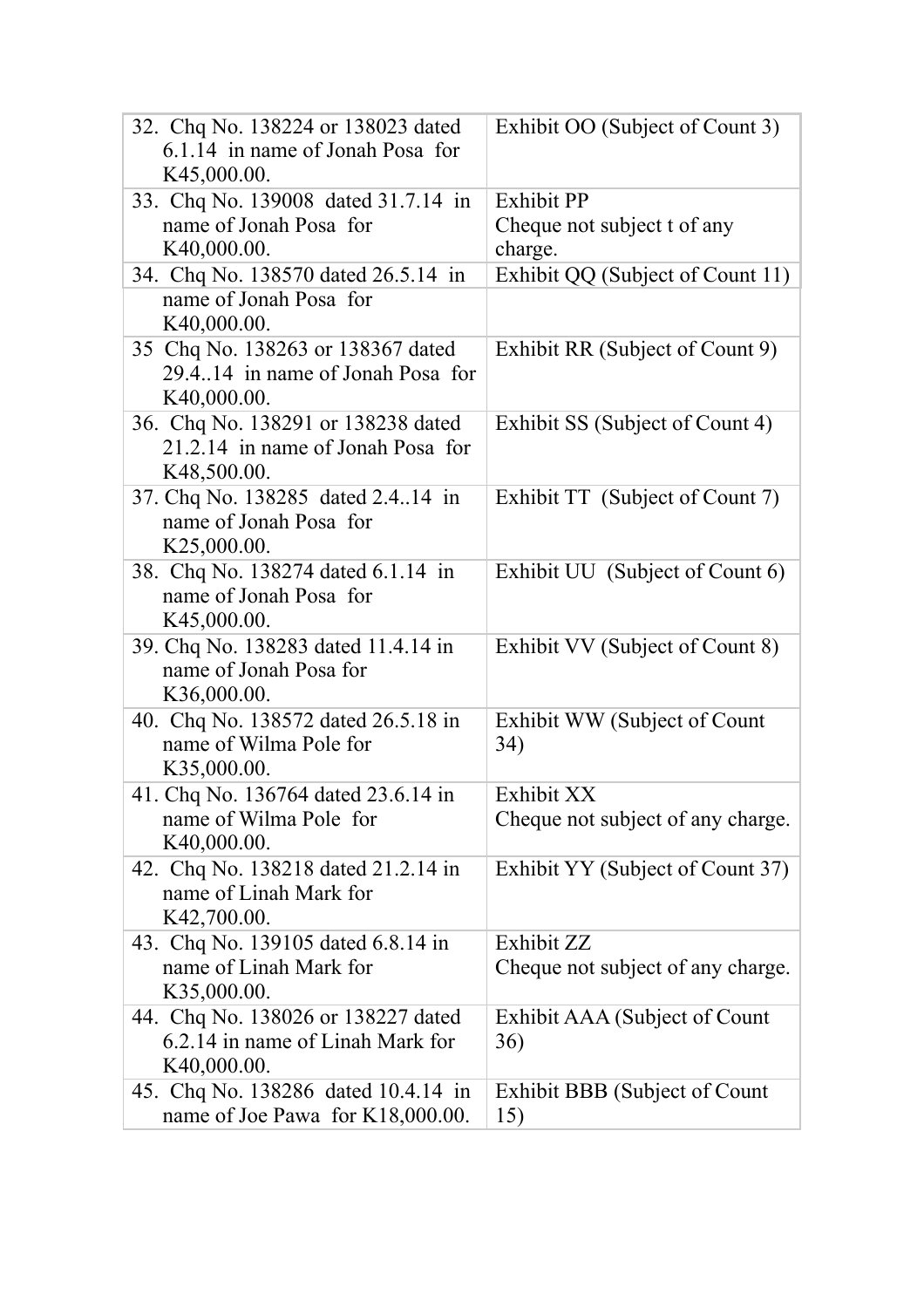| 46. Chq No. 138275 dated 2.4.14 in  | Exhibit CCC (Subject of Count |
|-------------------------------------|-------------------------------|
| name of Maria Paka for              | 20)                           |
| K45,000.00.                         |                               |
| 47. Chq No. 174354 dated 26.3.14 in | Exhibit DDD (Subject of Count |
| name of Jonah Posa for              | 5) Dismissed at No Case       |
| K40,000.00.                         | Submission stage relating to  |
|                                     | Count Number 5.               |

33. The next witness for the State was Joe Pawa, a security guard employed at the Western Highlands Province Treasury Office. A PGAS cheque for K18,000.00 was raised in his name but in evidence he said he never knew anything about the cheque raised in his name and never benefited. The cheque in his name was cashed but said he never saw the money.

34. The next State witness was Detective First Constable Joyce Pinia. She was the arresting and investigation officer of this case. She gave evidence of events leading to the arrest of the accused and others including BSP Mt Hagen Branch officers. Her evidence also covered obtaining of the accused's personal bank account statements which showed some unusual bank deposits during that material period and cashed.

35. The State's next witness was Linah Mark. She was and is one of the officers who worked with the accused at the Provincial Treasury Office in Mt Hagen. She was also one of the officers who was charged by the Police. The State filed a *Nolle Prosequi* in relation to her charges with a view to give her immunity from prosecution and to have her testify against the accused. On that basis she gave evidence for the State.

36. Her evidence at the time of giving her evidence, was that she was the Acting Provincial Accountant although she admitted she was not qualified for the job. She recalled one particular cheque for cash payment to pay casual labourers in her name. She said she did not submit any requisitions for such payment, but someone at the accounts did and when the cheque was raised, she collected the cheque and had the cheque cashed and said she gave all the cash to Jonah Posa. The defense counsel never disputed her evidence on this through cross-examination. This evidence remains uncontradicted.

37. The witness was asked if the raising of the cheques in the name of employees in the Provincial Treasury Office was a normal practice and she said at times when there was an urgent need for cash for whatever reason, a cheque would be raised in someone's name and cashed the same day. However, the PF(M)A does not authorize such a practice, therefore is not lawful. In any case, even if raising cash advances were proper, there is no suggestion that the cash advances made and cheques processed were for emergency purposes. There is no urgent situation in evidence why the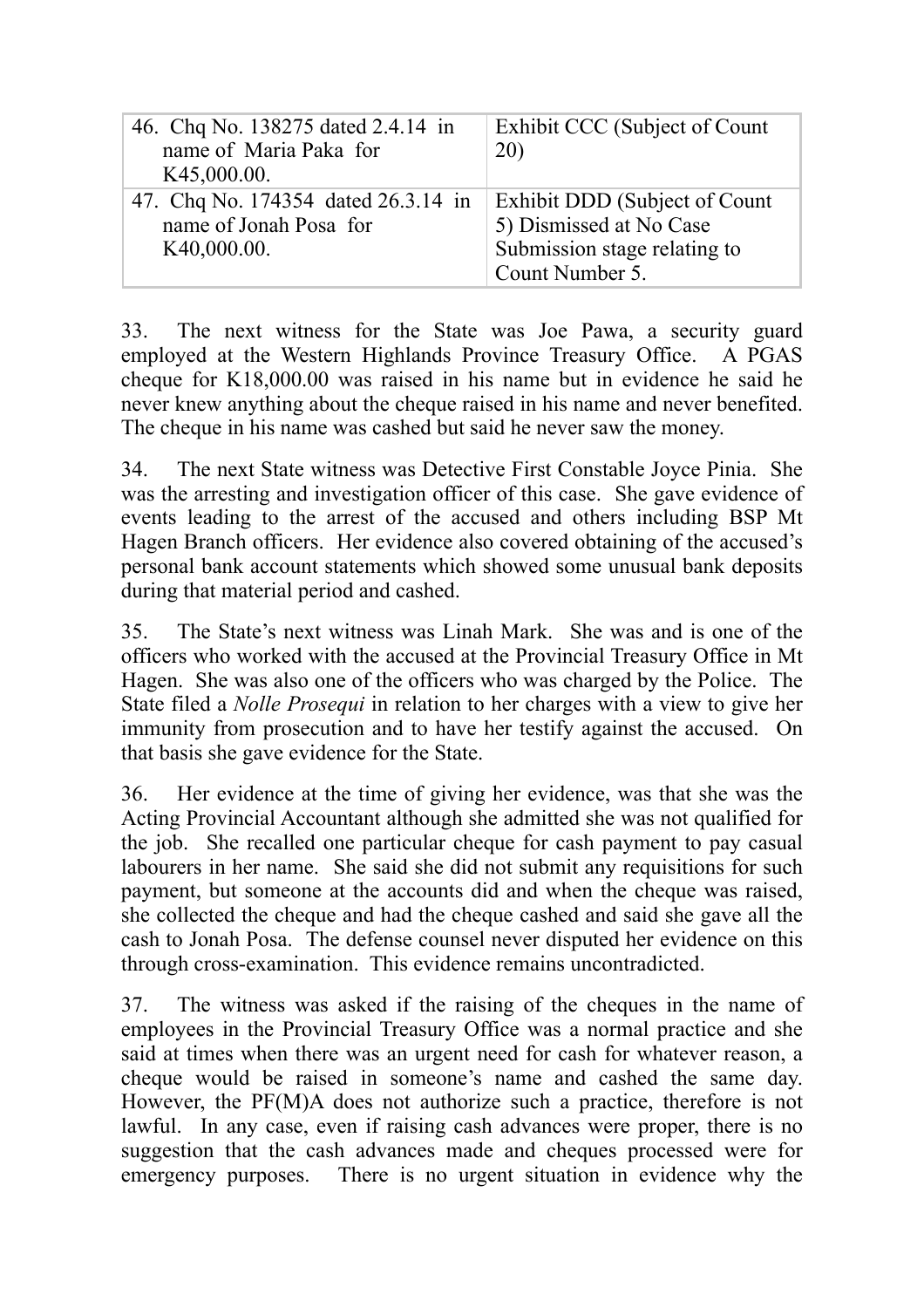cheques were raised for the urgency.

38. She went on to say that the cheque raised in her name to pay the casual labourers in the sum of K46,821.70 was raised in that manner which she then cashed and gave the cash to Jonah Posa, because she said he was her superior. She was never asked if there was a list of labourers names to be paid attached to the requisition forms and the FF3's and FF4's, either by the State or the defense.

39. She was shown other cheques raised in her name and her evidence is that she assisted in cashing the cheques and giving the cash to Jonah Posa or she would give the cheques to Jonah Posa which were open for encashment. When asked why she gave the cash and cheques to Jonah Posa, she said he was her superior and that those were his instructions.

40. The final witness for the State was Amnesia Sisi, a BSP officer in Mt Hagen at the material time. She was questioned about the PGAS cheques which were cashed so easily at the BSP Mt Hagen Branch and her explanation was that when a cheque was signed three times on the face or front of it, it meant that the cheque was open to be cashed and that usually all supporting documents and a letter of confirmation for payment would be attached to the cheque to be encashed.

41. A critical aspect of her evidence is that all claims raised in all the cheques which were raised were all below the amount of K50,000.00. All claims and cheques raised for amounts below K50,000.00 were all in the financial threshold authority of the Deputy Manageress of the BSP Mt Hagen Branch. In this case, all requisitions and all FF3's and FF4's and all cheques raised were all below K50,000. Was this a mere coincidence or was it a deliberately played out scheme, so that only selected persons or officers were involved in cashing the cheques?

42. In relation to confirmation or authorization letters, this witness said the signatories on the letter would be called on their phone numbers to confirm the transactions and verify the payments before the actual payment is made. This meant that the accused would have been called by the bank tellers and he would confirm the transaction and the cash payout. This evidence remains uncontradicted.

43. The Deputy Manageress of the BSP in Mt Hagen Branch at the time of trial was not available to be called to give evidence having either transferred or terminated.

44. At the end of the State evidence, the Defence made a no case submission which was upheld in part in relation to three counts on the indictment. In relation to other 36 charges, the Court found he had a case to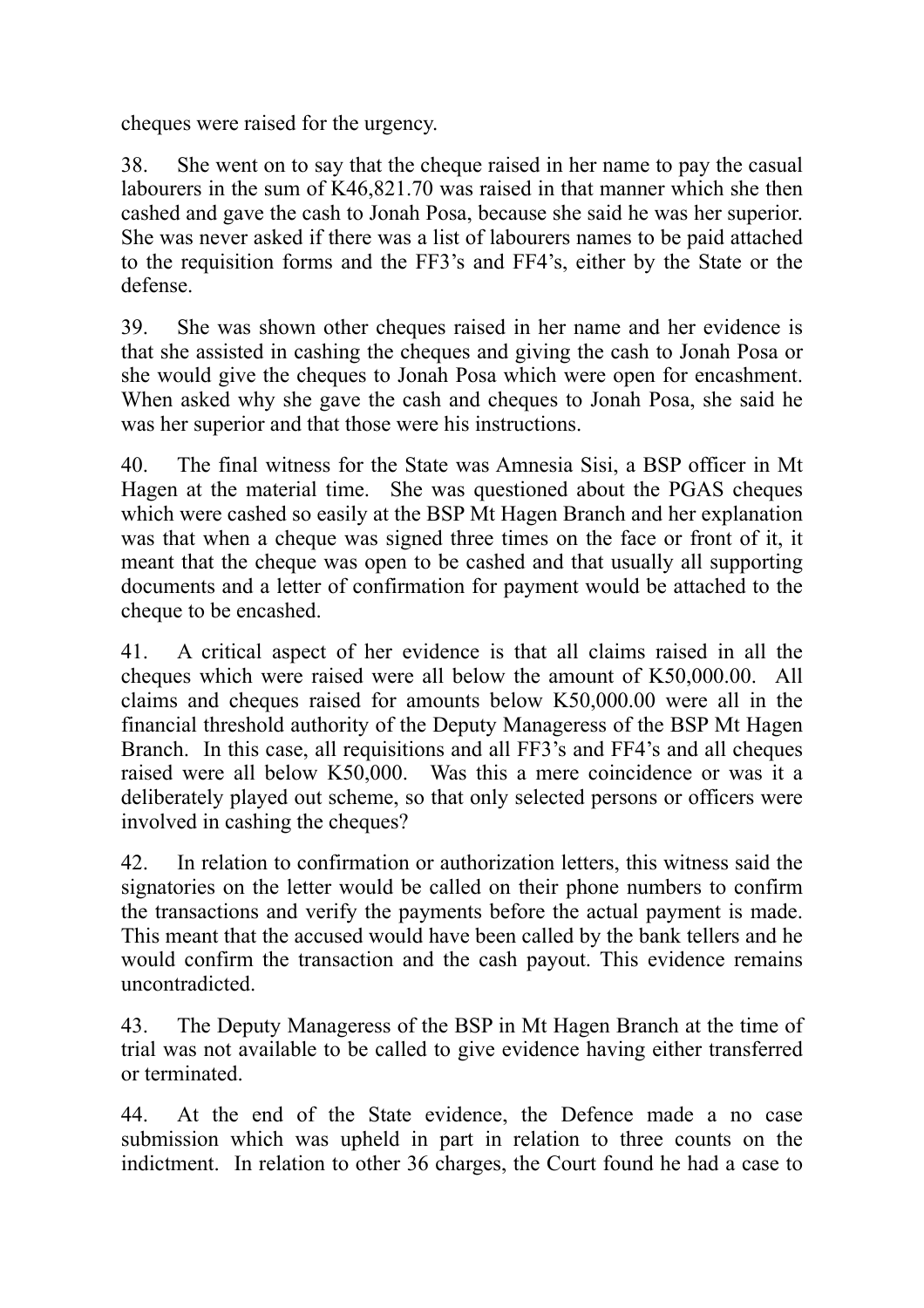answer.

#### **DEFENCE CASE**

45. The accused exercised his rights by declining to give evidence and remain silent.

#### **EVIDENCE OF LINAH MARK, AN ACCOMPLICE**

46. The evidence of Linah Mark may in fact be evidence of an accomplice. Evidence of accomplices must be treated with care and caution because often accomplices will downplay their own role in a crime. In *The State v Basse*  N6322, this Court said, "*an accomplice is a person who helps others to commit a crime or do something wrong".* In the matter of *Hagena v The State* (2017) SC 1659, the Supreme Court held that the need for a primary Judge to warn himself of the dangers of relying on an accomplice's testimony is only necessary when the only evidence before the Court to make a determination of guilt is dependent on an accomplice's uncorroborated testimony.

47. The law on whether or not to accept the evidence of an accomplice against another accomplice is that an accomplice accused may be convicted on the evidence of an accomplice witness, however, before convicting the accomplice accused, the trial judge must warn himself or herself of the dangers in relying on the sole evidence of an accomplice witness. See *The State v Titeva Fineko* (1978) PNGLR 262 and *State v Amoko Amoko* (1981) PNGLR 373.

48. In this case, there is other credible evidence from other witnesses, thus the need to warn myself does not exist. If I am mistaken on this, I will still warn myself of the danger of relying on Linah Mark's evidence. Her evidence is consistent with the paper and cheque trail and in that regard credible.

## **ANALYSIS OF THE EVIDENCE**

49. First of all, I take note of the undisputed facts and the disputed facts. The primary pertinent undisputed facts are that Jonah Posa was the:

- a) Acting Provincial Accountant at the Provincial Treasury Office in Mt Hagen;
- b) The Provincial Treasurer is the immediate boss responsible for the Provincial Treasury Office;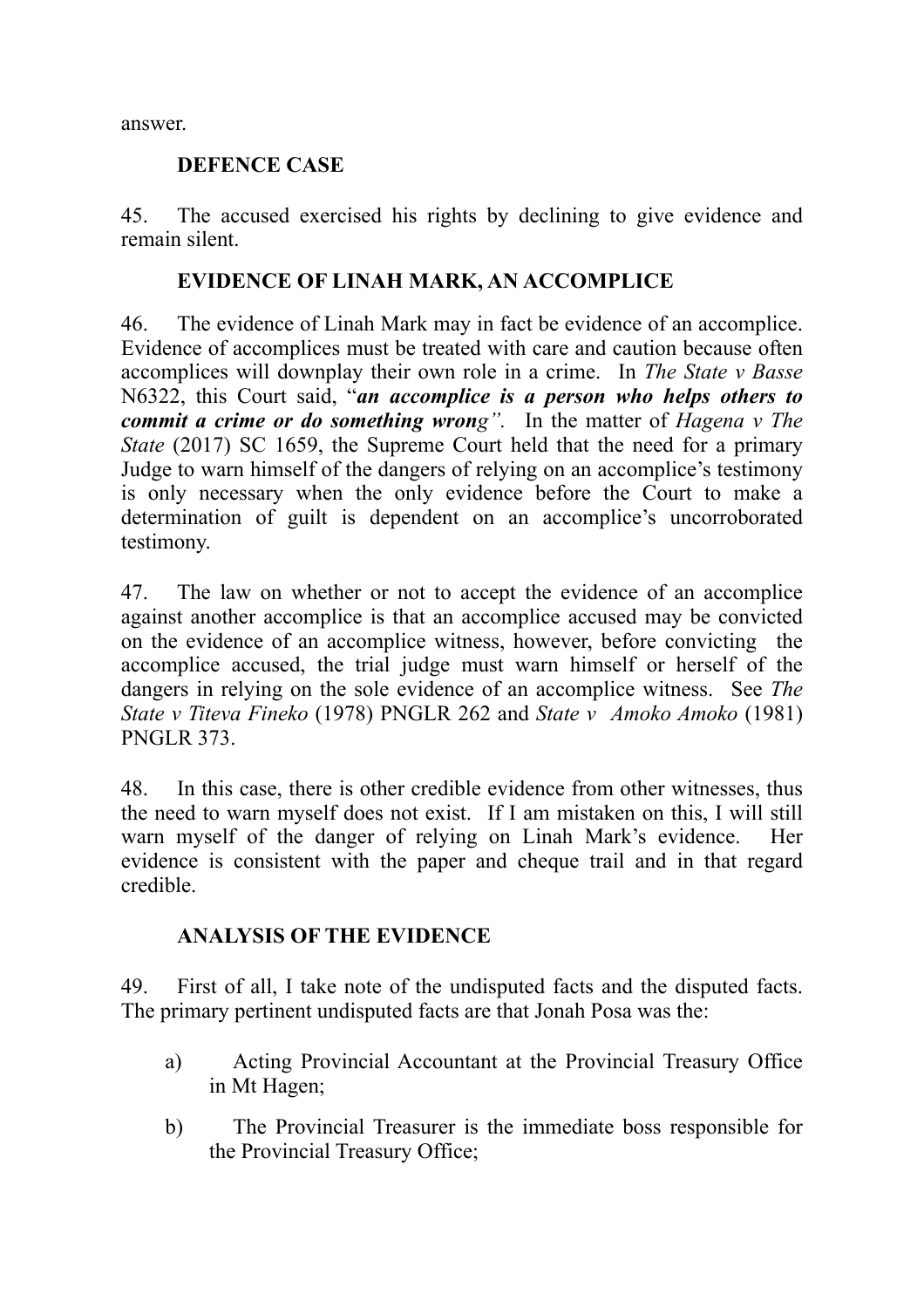- c) In the absence of the Provincial Treasurer, the Accountant would act as the boss;
- d) Was a signatory of all three WHPG Operating Accounts held at the BSP Mt Hagen Branch;
- e) Wilma Pole and Linah Mark, employees at the PTO in Mt Hagen were counter-signing officers to those three WHPG Operating Accounts held at the BSP Mt Hagen Branch, and in this case, both signed as counter signing officers.
- f) All the cheques, the subject of the charges were signed by Jonah Posa, while Wilma Pole signed as a counter-signing officer on most of those cheques, except 4 of the cheques which were countersigned by Linah Mark;
- g) The letters of confirmation and authority were signed by Jonah Posa and counter-signed by Wilma Pole, while Linah Mark countersigned two of those letters.
- h) The PGAS cheques were signed 3 times on the face of it meaning that the cheques were open to be cashed with not much questions asked.
- i) No direct evidence that Jonah Posa cashed any of the said cheques.
- j) The proper procurement process under the PF(M)A was not adhered to.

50. From all the evidence before the Court, it is clear to me that the proper procurement process under the PF(M)A being so fragile was not adhered to by Jonah Posa and his team of Treasury officers. For instance, Philip Kunjil, the Examiner and Elizabeth Pym, the Certifying Officer, in my respectful opinion, never performed their respective roles with due diligence. Philip Kunjil said he never examined the claim in his own name. Well, how did it get past him? Elizabeth Pym said she maintained a register of all advances and acquittals and ensured all claims were examined by her were approved by authorized S32 officers. In this case, only one claim was signed by the properly authorized S32 officer. Her evidence, to me with respect, demonstrates lack of proper attention to detail in her line of duty and lack of due diligence in her paid role.

51. Moreover, the normal process for an institution to order goods and services is to get three separate quotations for whatever it is that one is ordering from three credible prospective suppliers and when a preferred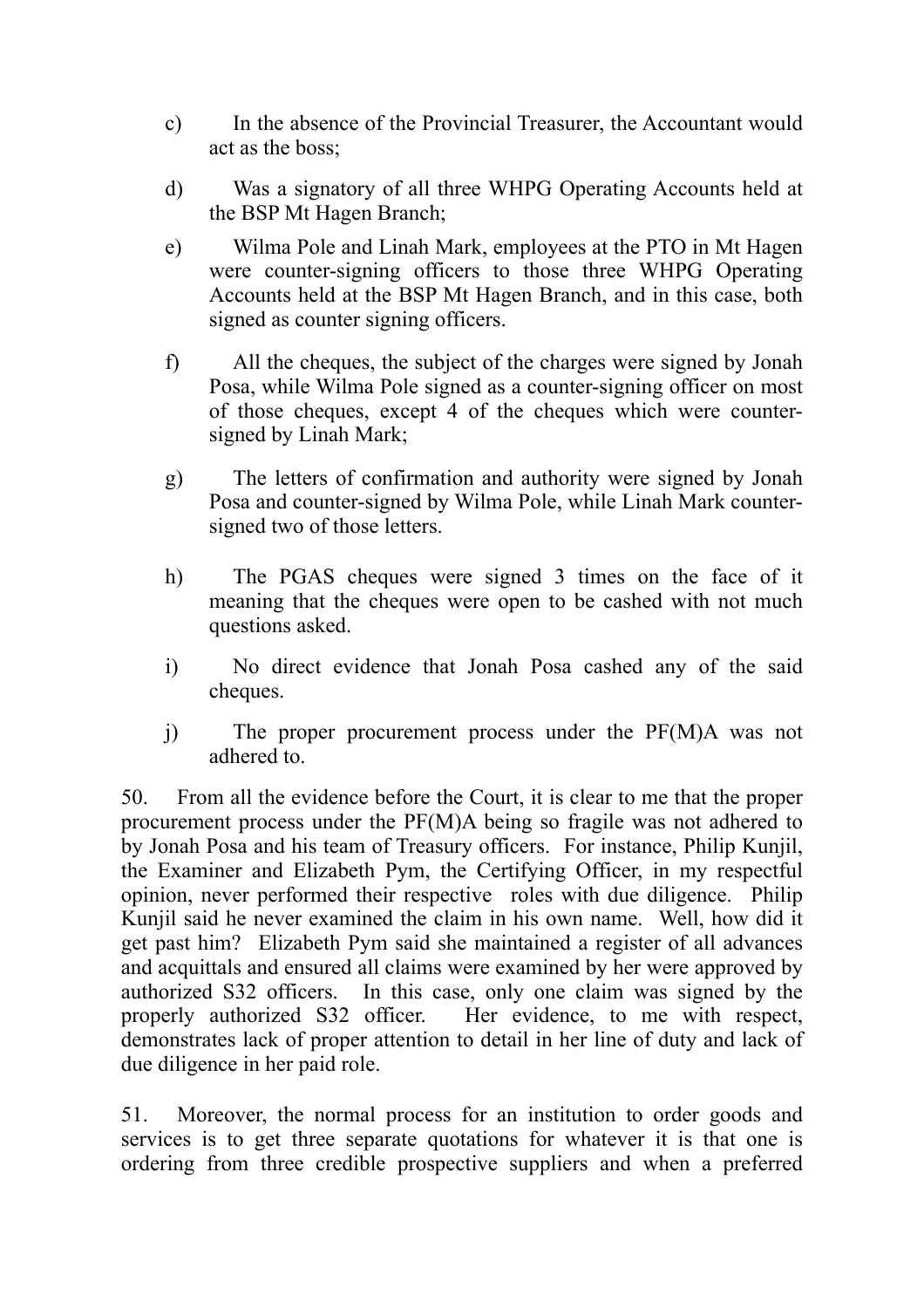supplier is chosen, the FF 3 and FF 4 will indicate which supplier of the goods and services is preferred and a cheque is raised in the name of the supplier. In this case, none of this happened. Instead, cheques in this case were raised in the name of Jonah Posa and other Treasury Officers, in total defiance of the proper procurement process and it can safely be concluded that Jonah Posa allowed the improper scheme to be played out.

52. In more than one instance, cash advances were raised in the name of Jonah Posa for the purchase of brown and white goods for the District Treasury roll out programme. There is no evidence the money was used to buy the white goods and brown goods from any supplier in Mt Hagen. The defence counsel submitted that the State did not produce or adduce that evidence. True, the State has the burden to prove that no money from the cheques was used to buy the goods from any of the suppliers in Mt Hagen or elsewhere. On the other hand, the defence never suggested to any State witness that the goods were purchased and from which supplier with the cash. What happened to that money from the cheques raised in the name of Jonah Posa? He has not said what happened to the money. Linah Mark said the money after being cashed were given to the accused as the Supervisor. What happened to the money after he received them? It appears to have disappeared from his hands.

53. Moreover, the cheques to be cashed bore the authorization and confirmation signatures of Jonah Posa, Wilma Pole and Linah Mark. To my mind, with respect, the processes invoked in this scheme was to get the cash money in the hands of Jonah Posa, Wilma Pole and Linah Mark. The cash disappeared in their respective hands. What happened to the cash? No one appears to know. The money trail ended with them.

54. There is no direct evidence Jonah Posa cashed any of the subject cheques at the BSP, Mt Hagen. I am however mindful of the evidence given by the Bank Officer that all the claims and the cheques raised in this case were for amounts of less than K50,000 which meant that the cheques could be approved for encashment by the Deputy Bank Manager. I earlier raised a question whether keeping all the claims and the cheques below the K50,000 financial threshold of the Deputy Branch Manager of BSP Mt Hagen Branch was a mere coincidence. I can only speculate as I have no direct evidence on that point.

## **DEFENCE SUBMISSIONS**

55. The defence does not dispute the monies misappropriated belongs to the State and so that element of the charge is not disputed. However, the defence submitted that the State has not proved the elements of the accused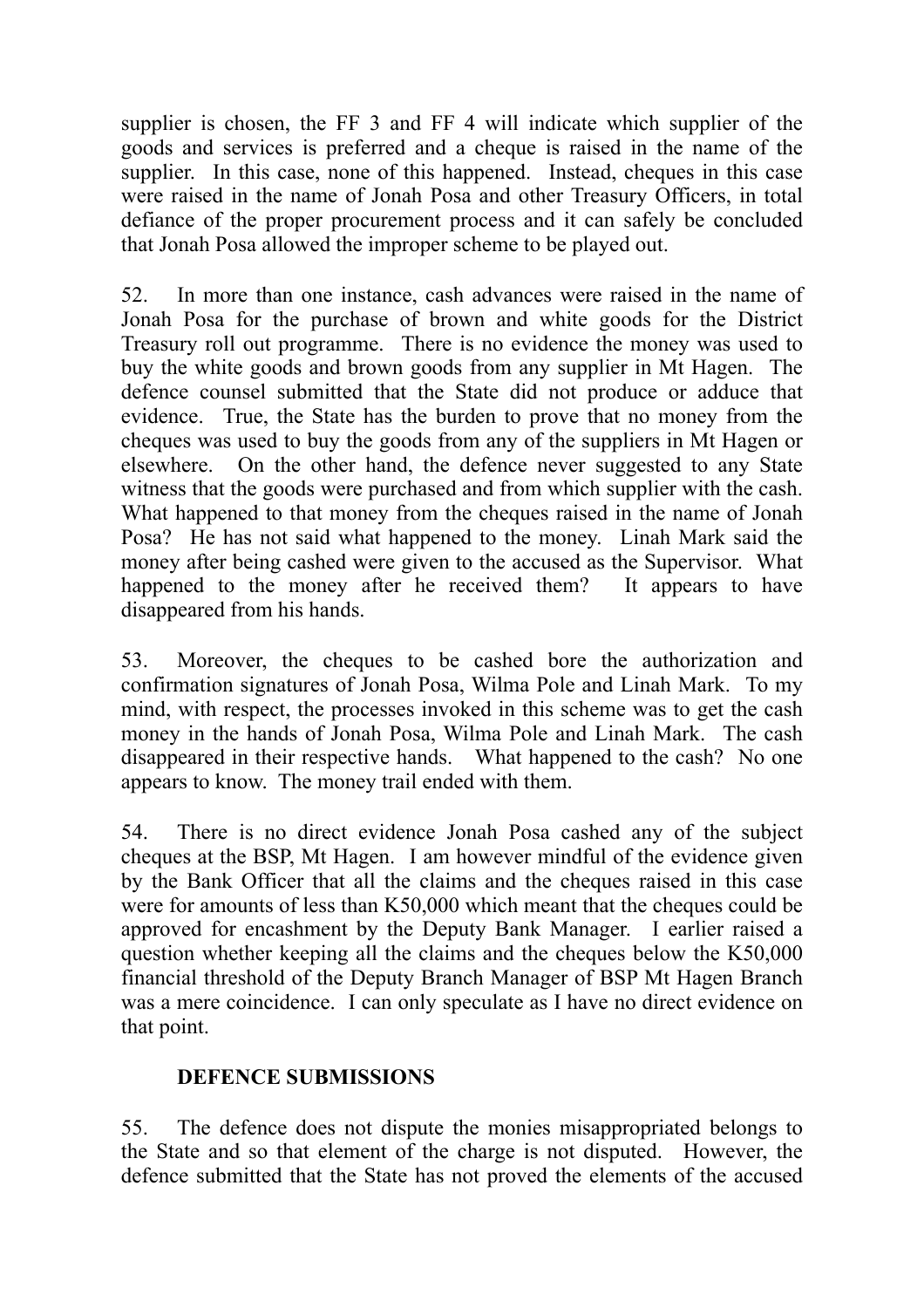dishonestly applying the money to his own use or to the use of others. The defence also submitted that while most of the cheques were cashed, the State did not adduce any evidence to prove that the funds were used or applied for purposes other then for which they were appropriated for and that there is no direct evidence the funds were used for other purposes. There is no dispute all 33 cheques involved were cashed. The question keeps coming back, what happened to the cash?

56. The following cheques were drawn in the name of Jonah Posa, and cashed. What happened to the cash?

| No.              | <b>Cheque Date</b> | <b>Description of Cheque</b>                                                                                      |
|------------------|--------------------|-------------------------------------------------------------------------------------------------------------------|
| 1.               | 20/12/2013         | PGAS Cheque No. 9753, Jonah Posa,<br>K40,000.00 drawn from WHP Government<br>Grant Account No. 1001684852         |
| 2.               | 31/12/2013         | PGAS Cheque No. 9757, Jonah Posa,<br>K49,500.00, drawn from WHP Government<br>Grant Account No. 1001684852        |
| 3 <sub>1</sub>   | 6/2/2014           | PGAS Cheque No. 138224, Jonah Posa,<br>K45,000.00, drawn from WHP Government<br>Operating Account No. 1000321067  |
| $\overline{4}$ . | 21/2/2014          | PGAS Cheque No. 138238, Jonah Posa,<br>K48,500.00, drawn from WHP Government<br>Operating Account No. 1000321067  |
| 5.               | 2/4/2014           | PGAS Cheque No. 138274, Jonah Posa,<br>K45,000.00, drawn from WHP Government<br>Operating Account No. 1000321067  |
| 6.               | 10/4/2014          | PGAS Cheque No. 138285, Jonah Posa,<br>K25,000.00, drawn from WHP Government<br>Operating Account No. 1000321067. |
| 7.               | 11/4/2014          | PGAS Cheque No. 138283, Jonah Posa,<br>K36,000.00, drawn from WHP Government<br>Operating Account No. 1000321067  |
| 8.               | 29/4/2014          | PGAS Cheque No. 138367, Jonah Posa,<br>K40,000.00, drawn from WHP Government<br>Operating Account No. 1000321067  |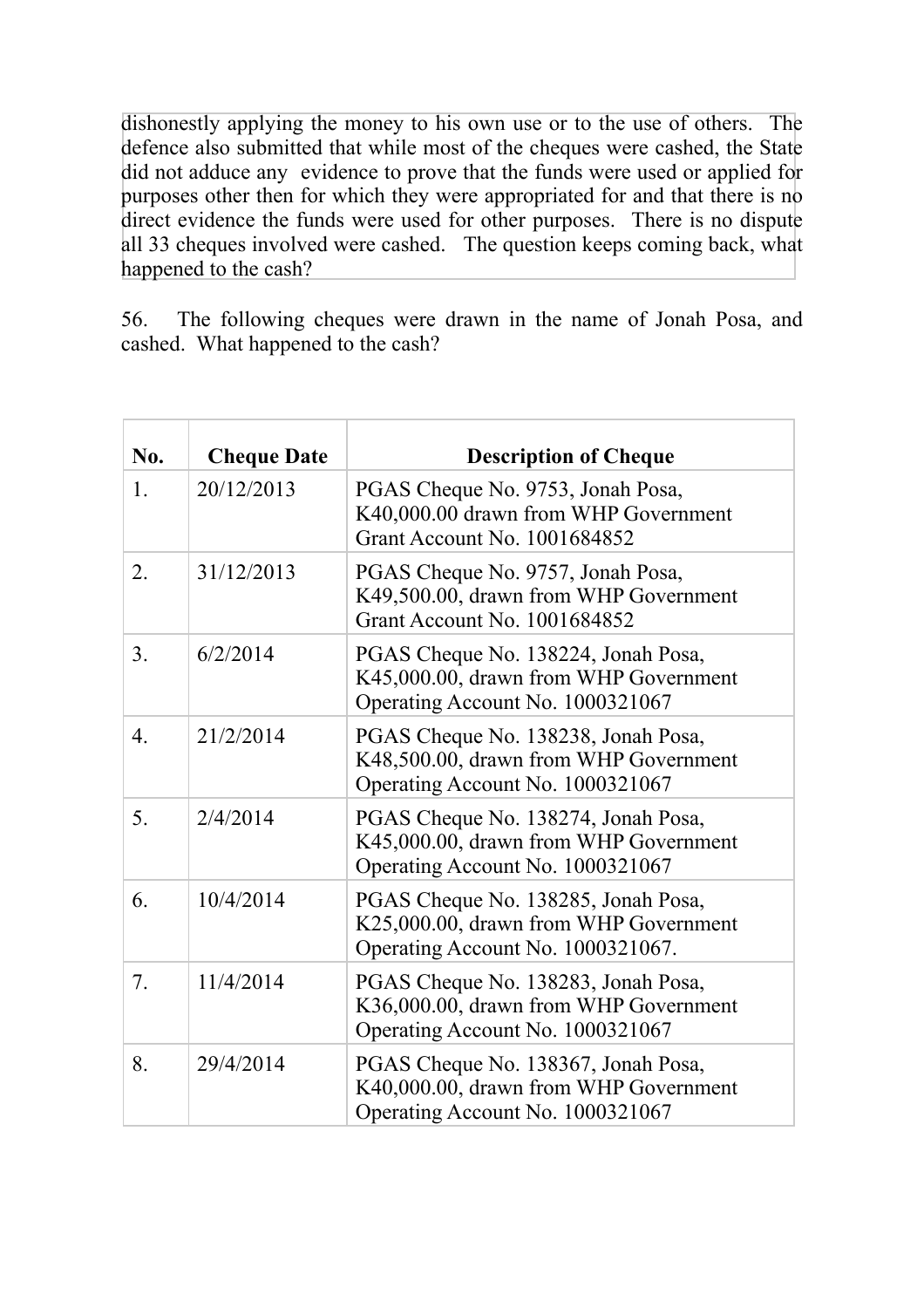| 9 <sub>l</sub> | 15/5/2014 | PGAS Cheque No. 1116166, Jonah Posa,<br>K10,000.00, drawn from WHP Government<br>Grant Account No. 1001684852.   |
|----------------|-----------|------------------------------------------------------------------------------------------------------------------|
| 10.            | 26/5/2014 | PGAS Cheque No. 138570, Jonah Posa,<br>K40,000.00, drawn from WHP Government<br>Operating Account No. 1000321067 |

57. The following cheques were drawn out in the names of employees in the Western Highlands Provincial Government Treasury Office and cashed. What happened to the cash?

| $\frac{1}{2}$    | 31/12/2013 | PGAS Cheque No. 9760, Suka Wagame,<br>K38,500.00, drawn from WHP Government<br>Grant Account No. 1001685852.       |
|------------------|------------|--------------------------------------------------------------------------------------------------------------------|
| 2.               | 20/12/2013 | PGAS Cheque No. 9755, Sukar Wagame,<br>K30,000.00, drawn from WHP Grant Account<br>No. 1001685852.                 |
| 3 <sub>1</sub>   | 31/12/2013 | PGAS Cheque No. 138226, Suka Wagame,<br>K35,000.00, drawn from WHP Government<br>Operating Account No. 1000321067. |
| $\overline{4}$ . | 10/4/2014  | PGAS Cheque No. 138286, Joe Pawa,<br>K18,000.00, drawn from WHP Government<br>Operating Account No. 1000321067.    |
| 5.               | 31/12/2013 | PGAS Cheque No. 9761, Maria Agil,<br>K37,554.89, drawn from WHP Grant Account<br>No. 1001685852.                   |
| 6.               | 6/2/2014   | PGAS Cheque No. 138223, Mariah Agil,<br>K40,000.00, drawn from WHP Government<br>Operating Account No 1000321067.  |
| 7.               | 21/2/2014  | PGAS Cheque No. 138237, Mariah Agil,<br>K38,300.00, drawn from WHP Government<br>Operating Account No. 1000321067. |
| 8.               | 29/4/2014  | PGAS Cheque No. 138368, Mariah Agil,<br>K30,000.00, drawn from WHP Government<br>Operating Account No. 1000321067. |
| 9.               | 2/4/2014   | PGAS Cheque No. 138725, Maria Poka,<br>K45,000.00, drawn from WHP Government<br>Operating Account No. 1000321067.  |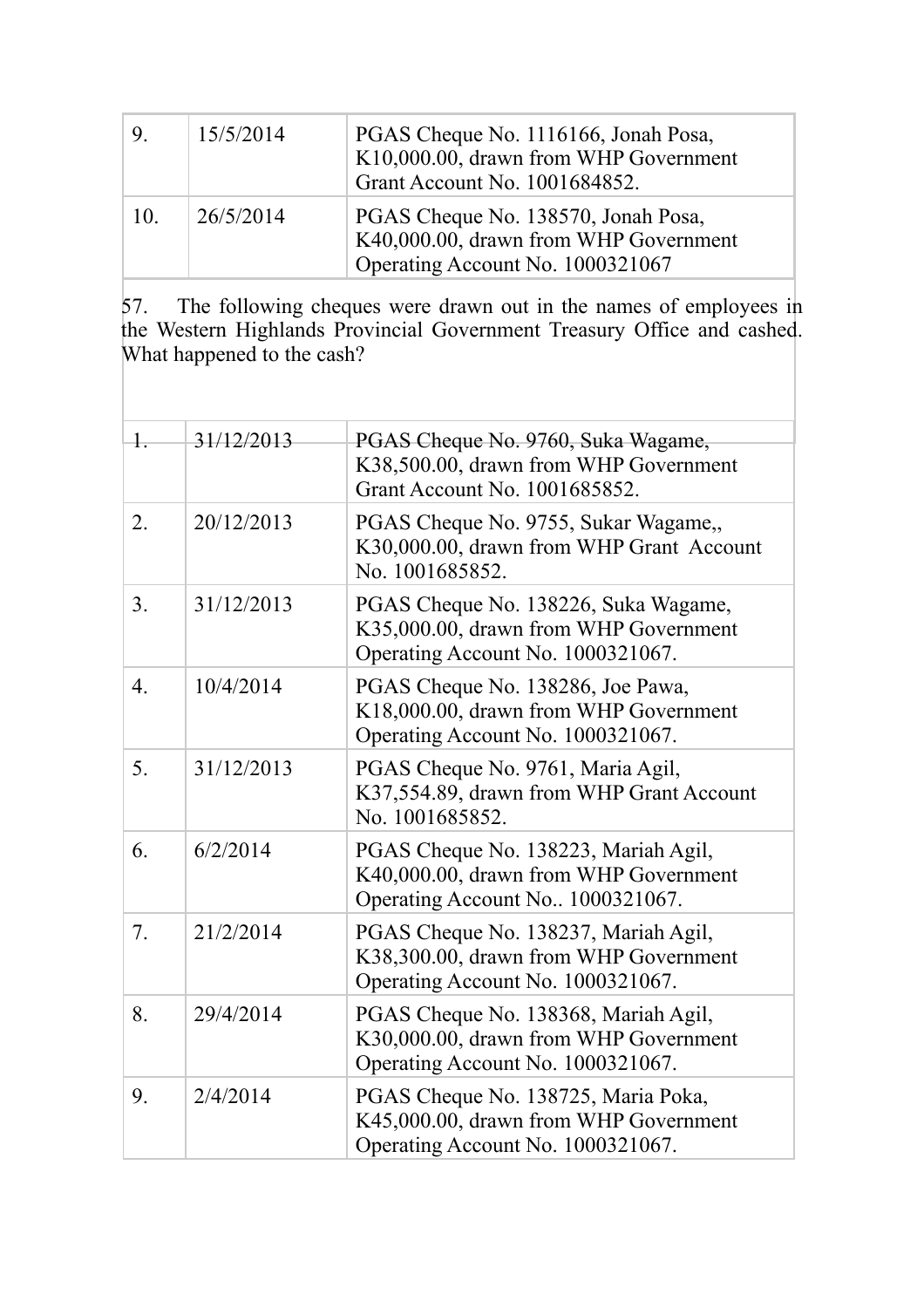| 10. | 20/12/2013 | PGAS Cheque No. 9753, Peter Pombono,<br>K23,105.16, drawn from WHP Grant Account<br>No. 1001685852.                      |
|-----|------------|--------------------------------------------------------------------------------------------------------------------------|
| 11. | 31/12/2013 | PGAS Cheque No. 9754, Air Niugini Mt Hagen,<br>K40,000.00 drawn from WHP Government<br>Operating Account No. 1000321067. |
| 12. | 31/12/2013 | PGAS Cheque No. 9772, Priscilla Nasa,<br>K15,000.00, drawn from WHP Grant Account<br>No. 1001685852.                     |
| 13. | 21/2/2014  | PGAS Cheque No. 138239, Priscilla Nasa,<br>K32,500.00 drawn from WHP Government<br>Operating Account No. 1000321067.     |
| 14. | 11/4/2014  | PGAS Cheque No. 138284, Priscilla Nasa,<br>K34,000.00, drawn from WHP Government<br>Operating Account No. 1000321067.    |
| 15. | 29/2/2014  | PGAS Cheque No. 138366, Priscilla Nasa,<br>K30,000.00, drawn from WHP Government<br>Operating Account No. 1000321067.    |
| 16. | 26/5/2014  | PGAS Cheque No. 138571, Priscilla Nasa,<br>K25,000.00, drawn from WHP Government<br>Operating Account No. 1000321067.    |
| 17. | 31/12/2013 | PGAS Cheque No. 9759, Wilma Pole,<br>K40,000.00, drawn from WHP Grant Account<br>No. 1001685852.                         |
| 18. | 12/2/2014  | PGAS Cheque No. 138224, Wilma Pole,<br>K30,000.00, drawn from WHP Government<br>Operating Account No. 1000321067.        |
| 19. | 21/2/2014  | PGAS Cheque No. 138240, Wilma Pole,<br>K39,306.00, drawn from WHP Government<br>Operating Account No. 1000321067.        |
| 20. | 26/3/2014  | PGAS Cheque No. 174355, Wilma Pole,<br>K30,000.00, drawn from WHP Treasury<br>Operating Account No. 100874179.           |
| 21. | 15/5/2014  | PGAS Cheque No. 1116165, Wilma Pole,<br>K7,775.00, drawn from WHP Grant Account No.<br>1001685852.                       |
| 22. | 26/5/2014  | PGAS Cheque No. 138572, Wilma Pole,<br>K35,000.00, drawn from WHP Government<br>Operating Account No. 1000321067.        |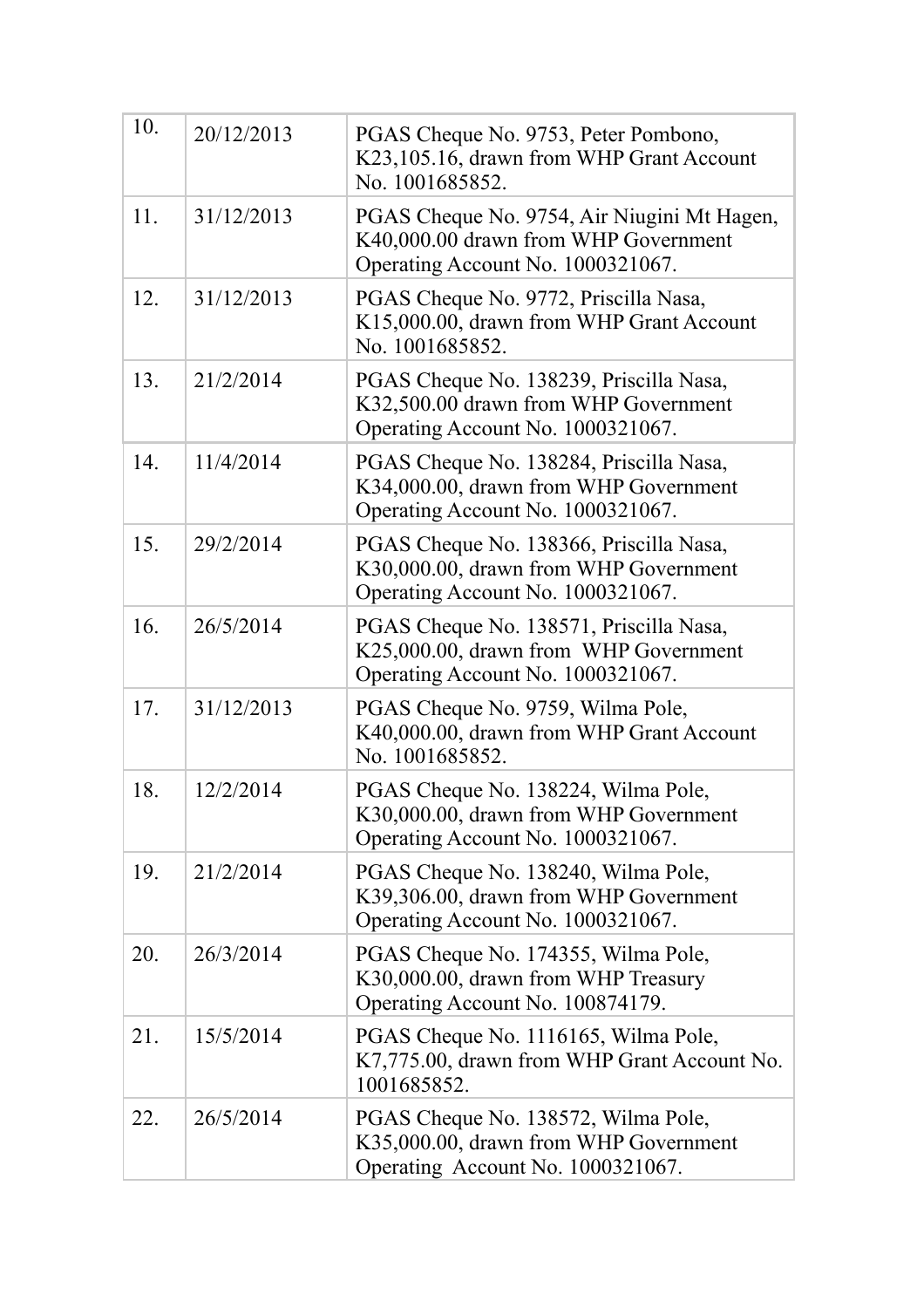| 23. | 6/2/2014  | PGAS Cheque No. 138227, Linah Mark,<br>K40,000.00, drawn from WHP Government<br>Operating Account No. 1000321067.      |
|-----|-----------|------------------------------------------------------------------------------------------------------------------------|
| 24. | 21/2/2014 | PGAS Cheque No. 138241, Linah Mark,<br>K42,700.00, drawn from WHP Government<br>Operating Account No., 1000321067.     |
| 25. | 15/5/2014 | PGAS Cheque No. 1116164, Linah Mark,<br>K7,750.00, drawn from WHP Grant Account<br>No., 1001685852.                    |
| 26. | 5/8/2014  | PGAS Cheque No. 139106, Philip W Kunjil,<br>K35,000.00, drawn from WHP Government<br>Operating Account No. 1000321067. |

58. All these cheques were raised during the time Jonah Posa was in charge of the Provincial Treasury Office and when Joseph Neng was the Provincial Administrator. There is no evidence before me what triggered the Treasury officers to devise such a scheme as in this case, but the evidence suggests that the *modus operandi* was carefully and deliberately designed in a way that all claims would be below K50,000.00 so that the cheque could be cashed easily and quickly with no questions asked. The 50,000 threshold was within the financial authority of the BSP, Mt Hagen Branch, Deputy Manageress. In this case all the cheques cashed were all below K50,000.00. The National Treasury roll out programme to all Districts in the Western Highlands and rest of PNG became a good excuse to support the scheme in getting the cash advances.

59. The Defence submission was that although the cheques were made out to Jonah Posa, there was no evidence he cashed the cheques and how the cash proceeds were spent. The Defence further submitted that there is no direct evidence that Jonah Posa dishonestly used or apply the money for the benefit of himself and others. I agree there is no direct evidence to incriminate Jonah Posa and that he misused the money.

60. The same submissions were advanced by the defence in relation to cheques raised in the name of other Treasury officers.

## **THE LAW**

61. Intention of a person is critically important in this case as to what is played out in the mind of that person or a group of persons prior to, during and after the event. In other words, it is what is played out in a person's mind or head that matters. It is the mental state of mind of a person. Intention is a mental state that represents a commitment to carry out an action or actions in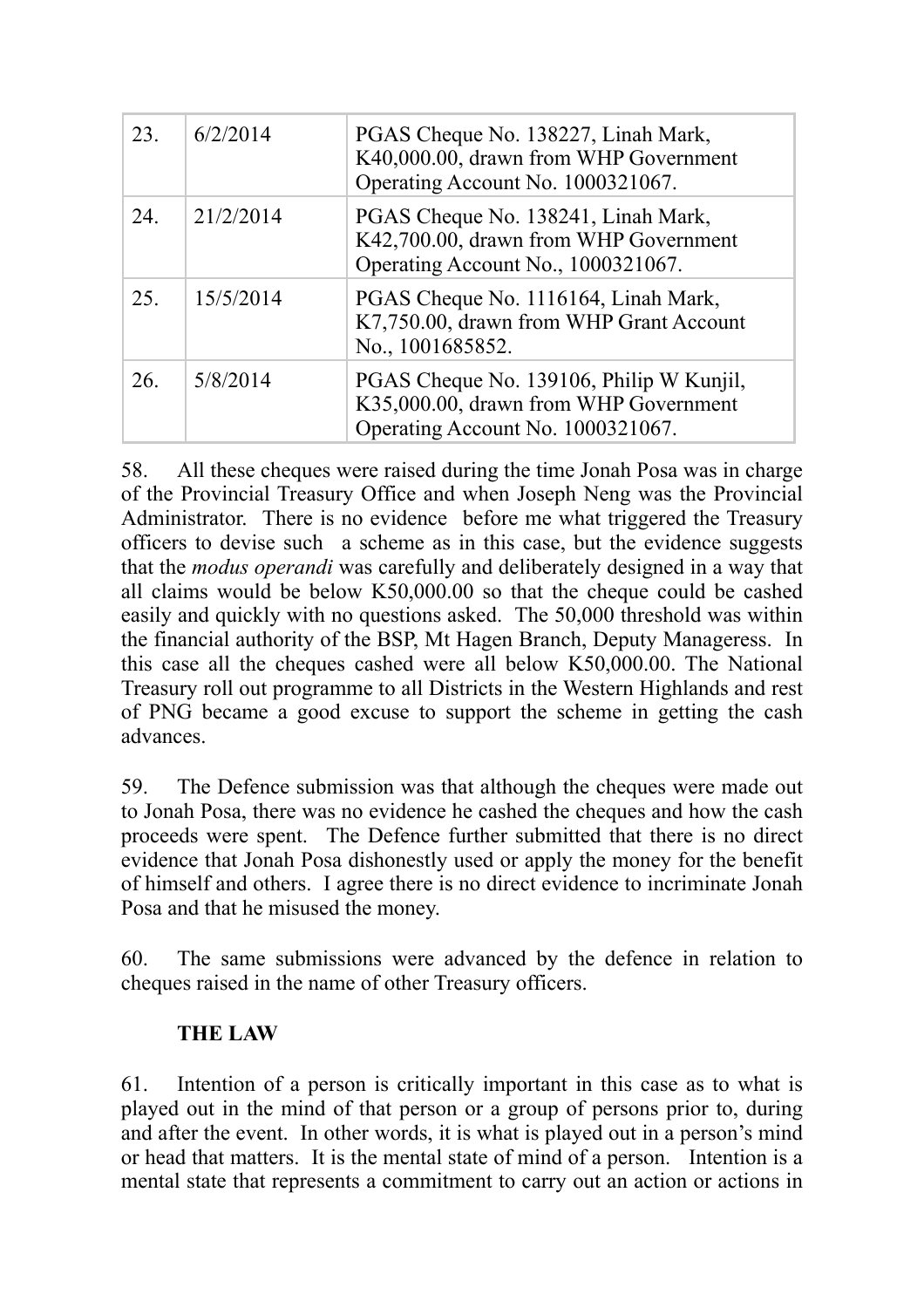the future. It involves planning and fore thought. Whether a person has a particular state of mind in relation to the application of property is a question of fact. See *The State v Gabriel Ramoi* (1993) PNGLR 390.

62. In this case, the Court will need to get into the minds of Jonah Posa, Wilma Pole and Linah Mark in order to determine their respective state of mind; before, during and after the event to determine whether or not they had dishonest intentions. See *The State v Laumadava* (1994) PNGLR 371.

63. All the above named officers were employed for some time with the Provincial Treasury Office in Mt Hagen. One would expect each one of them to be familiar and to be experts in their respective line of duty in the Treasury Office especially relating to the procurement processes. One would also expect each one of them to have developed and acquire some level of expertise and a good grasp of the processes and requirements for procurement of goods and services under the PF(M)A where such a need arose in the Provincial Treasury Office.

64. However, what has come out in evidence in this case shows a total disregard and defiance of the proper procurement processes and procedures laid down under the PFMA by Jonah Posa, Wilma Pole and Linah Mark, the very people who were meant to live and administer the PFMA.

65. The requirement for acquittals under the PM(F) Act before a new advance is applied for was completely and blatantly ignored and disregarded as is demonstrated through the evidence before the Court by the Treasury officers. The invoices and receipts which ought to have accompanied the acquittals were no where to be found in the Treasury Office when the audit inspection was mounted. If the cash money was used to purchase the goods and services, why is it that no such paperwork was found in the Treasury Office to demonstrate that the goods and services were provided and the money was expended for the intended purposes? There being no direct evidence on this, the Court will consider applying the principles applicable in the reception of circumstantial evidence. Circumstantial evidence could be physical, scientific, human behaviour and indirect witnesses testimony.

66. The Supreme Court in *Paulus Pawa v The State* (1981) PNGLR 498 (Kearney DCJ, Andrew J and Kapi J ) said:

- The accused must be acquitted unless the facts proved in evidence are inconsistent with any reasonable hypothesis other than guilty.
- To enable the Court to be satisfied beyond reasonable doubt of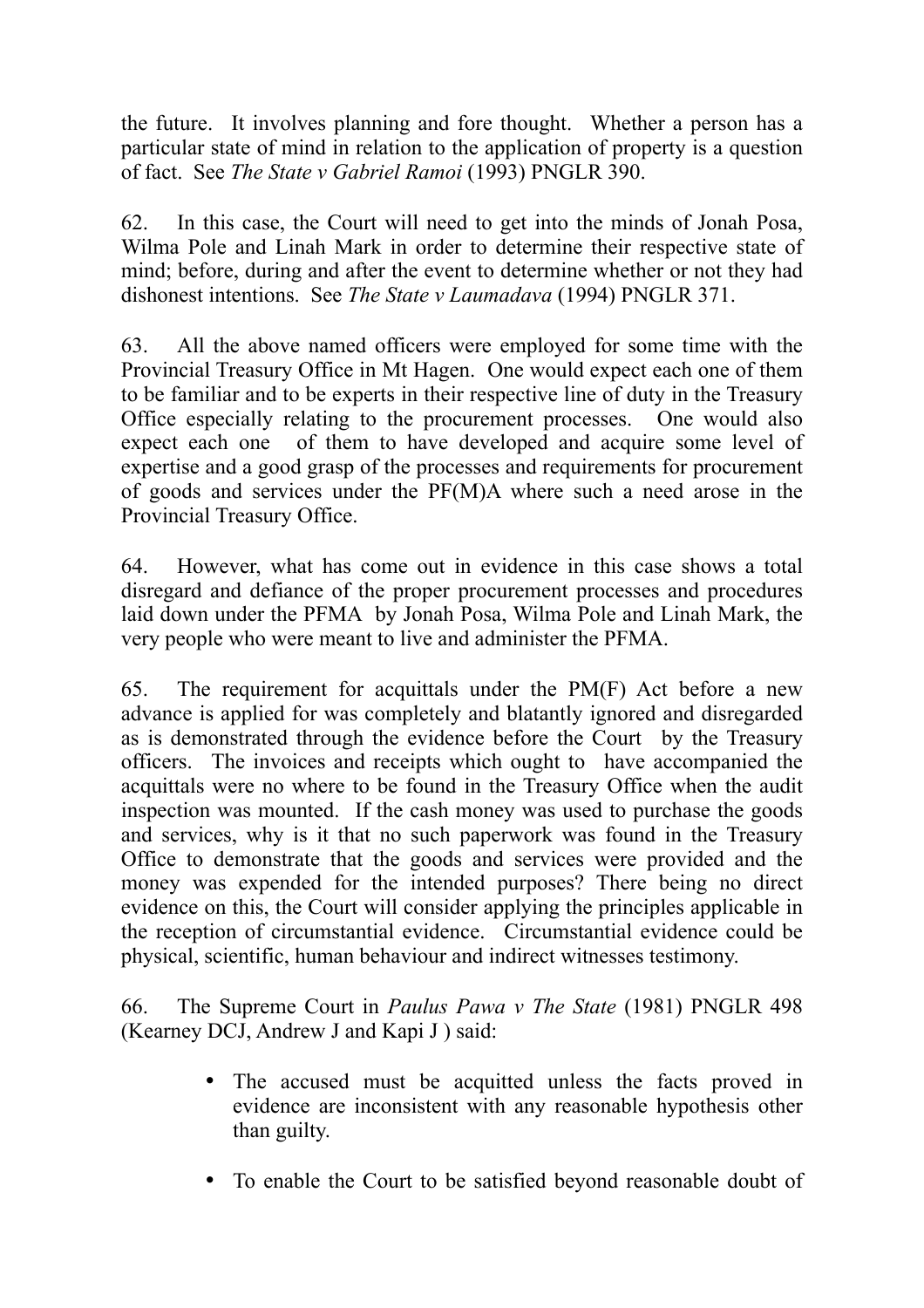the guilt of the accused. It is necessary not only that his or her guilt should be a rational inference but that it should be the only rational inference that the circumstances would enable it to draw.

67. In *David v State* (2006) SC 881, 22 November 2006, the Supreme Court (Salika J, Cannings J and Gabi J) expanded on the *Paulus Pawa*  decision and said that the principle promulgated in the *Paulus Pawa* case meant that in any case where the State case is substantially reliant on circumstantial evidence, the question to be asked is:

- Do the proven facts lead reasonably to only one conclusion that the accused did all the things constituting the elements of the offence? If yes, the accused is guilty. If no, the accused is entitled to an acquittal.
- 68. In this case, the proven facts are:
	- (i) at the material time the accused was employed in the WHPG Treasury Office;
	- (ii) the accused was the accountant in that office;
	- (iii) The FF3's and FF4's forms were raised and processed by the Treasury officers;
	- (iv) the cheques were sourced from the PGAS;
	- (v) the cheques were processed by the Treasury officers;
	- (vi) the confirmation and authorization of the cheques for cashing came from Jonah Posa, Wilma Pole and Lina Mark;
	- (vii) all the cheques were cashed at the BSP Mt Hagen Branch;
	- (viii) the cash from those cheques were then given to Jonah Posa;
	- (ix) ten of the cheques were made payable to Jonah Posa for no good or legitimate reason and for which he was not entitled to, paid for which he never provided acquittals for, and which were never acquitted.
	- (x) twenty-three of the cheques were made payable to other Treasury officers for no good reason, without their knowledge and for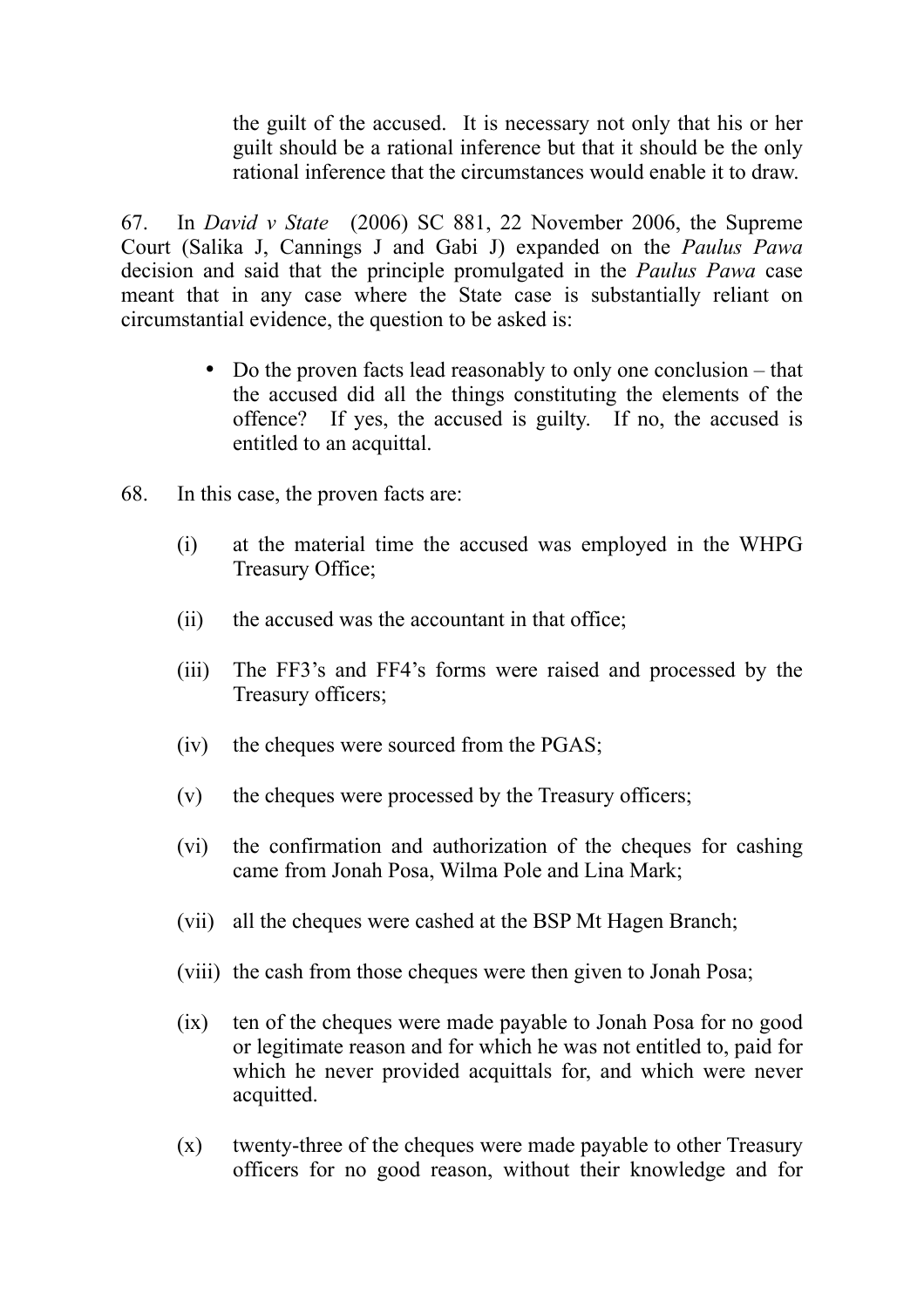purposes they were not entitled to.

(xi) All cheques raised were not compliant with the law - the PFMA.

69. With respect, those are the proven facts in this case. Do those proven facts lead reasonably to only one conclusion – that the accused at the material time and place alleged in the indictment, dishonestly applied to his own use and to the use of others the cash monies he was given, which was the property of the State?

70. I set the elements of the charge right at the outset on paragraphs 8 and 9 of this judgment. There is no contention and issue taken on elements b), c), e) and f) of the charge. That means these elements are proven beyond reasonable doubt. The only elements in contention and in issue are elements a) and d).

## **Element a)**

71. It is alleged that Jonah Posa dishonestly applied to his own use and to the use of others. There were three main players in the cashing of the PGAS cheques namely:

Jonah Posa Wilma Pole, and Linah Mark.

In order to have the cheques processed, false requisitions and false FF3 and FF4 forms were processed by the Treasury officers without their knowledge under the watch of Jonah Posa. PGAS cheques were then drawn in the names of Jonah Posa, Wilma Pole, Linah Mark and other unsuspecting Treasury officers who knew nothing about the raising of the false requisitions and false FF3 and false FF4s.

72. There is undisputed evidence that Jonah Posa, Wilma Pole and Linah Mark were all signatories to all three WHPG operating accounts. The undisputed evidence, as well as evidence that Jonah Posa, Wilma Pole and Linah Mark were the authorization officers to the cheques to be cashed. There is uncontradicted evidence from Linah Mark that she gave all the cash to Jonah Posa after she cashed the cheques. All that evidence points to accused Jonah Posa involved in the scheme and the *modus operandi.*

73. Did the accused and others involved in this scheme have dishonest intention to get the money and to use the money themselves? Going by the